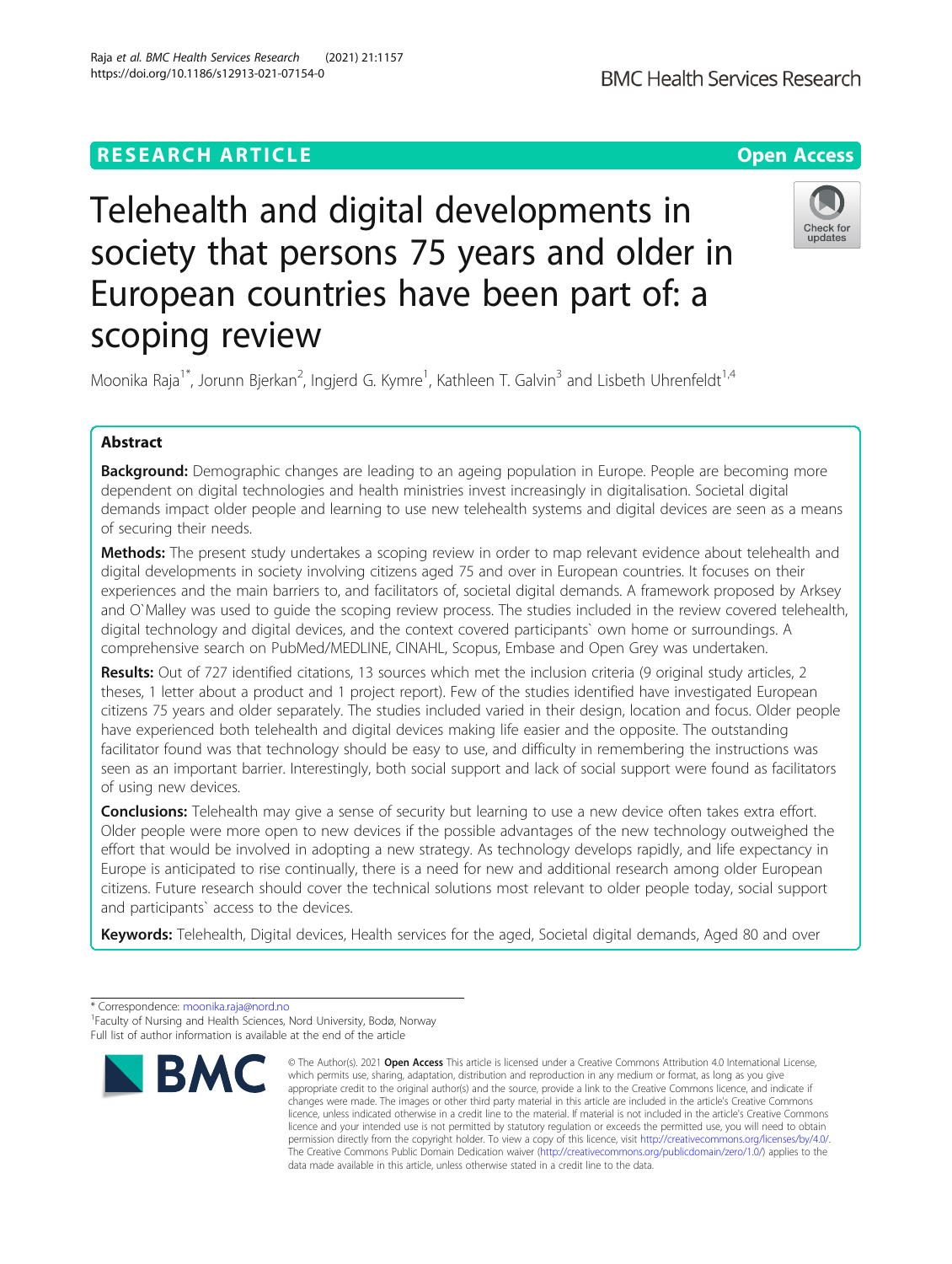#### Background

The world is facing an ageing population and the proportion of older people is expected to grow even more [[1\]](#page-12-0). The number of people aged 75 years and older in European countries is projected to expand by 60.5 % by 2050 [\[2](#page-12-0)]. The growing number of older people within society poses a range of challenges, creating a significant impact on socio-economic structures and providing a stimulus for the development of new goods and telehealth services adapted to the needs of the older generation [\[2](#page-12-0), [3](#page-12-0)].

Digital technologies are steadily transforming our world and changing our daily life [[4](#page-12-0), [5\]](#page-13-0). As much as any other age-group, digitalisation impacts older people [\[6](#page-13-0)]. Older adults are a highly heterogenous group with differing needs and they require specific technological and telehealth solutions [\[7\]](#page-13-0). Societal digital demands see learning to use new technologies as a means of securing older people`s health needs and human rights [\[8](#page-13-0), [9](#page-13-0)].

The European Union`s Charter of Fundamental Rights [[10\]](#page-13-0) declares that human dignity is inviolable and must be respected and protected. Dignity is the affirmation of something valuable in oneself or another; in its variations a gathering of both common vulnerability and common value [[11](#page-13-0)]. Dignity has a wide range of protective functions as well as having reciprocal, relational and social aspects [\[12\]](#page-13-0). The loss of dignity is especially noticed in its rupture [\[11](#page-13-0)]. As telehealth and digital devices can give older people more autonomy, it may impact their dignity in both positive and negative ways [\[13,](#page-13-0) [14](#page-13-0)]. Policy in Europe is moving in the direction of addressing the issue. The European Commission [\[6](#page-13-0)] underlines that in shaping Europe`s digital future it is very important that every citizen reap the benefit of an increasingly digitalised healthcare and society.

Research from the beginning of the 21st century shows that the proportion of older people using telehealth and information and communication technologies (ICT) is low. In this period, an example from Scotland about ICT use in healthcare among older people, suggests that satisfied clients tend to be under 80 years [\[15](#page-13-0)]. Another example, a survey related to telehealth conducted in 15 European countries among older people, showed that the respondents interest in various telehealth systems declined considerably with age [[16\]](#page-13-0). Later research in Europe includes a wider range of different types of telehealth and digital technology, such as smartphone apps, wearable devices and robotics. Digital development is rapid, and the list continually expanding [[17](#page-13-0)]. European studies from the last 5 years also claim an age-related digital divide: a recent study from the United Kingdom found that age 65 years and older was the strongest inverse correlate of using physical activity surveillance through wearable trackers [[18\]](#page-13-0). Likewise, research among people with hypertension in Austria and Germany showed that age has a negative association with the intention to use mobile health applications [\[19](#page-13-0)]. Literature, generally, shows that as telehealth and ICT evolves, seniors are open to using it, but there are interface barriers such as lack of knowledge and confidence, costs, health-related obstacles and lack of guidance in the use of new digital devices [[20,](#page-13-0) [21\]](#page-13-0).

Continuous digital development brings wider use of home-based telemedicine [[22\]](#page-13-0). The term telemedicine, coined in the 1970 s, refers to the use of ICT to improve patient outcomes by increasing access to care and medical information [[23](#page-13-0)]. Technological developments led to a newer and wider term, telehealth, which refers to a broader scope of remote healthcare services [\[24](#page-13-0)]. According to WHO, telemedicine and telehealth both comprise 4 elements: (1) the purpose is to provide clinical support, (2) it is intended to overcome geographical barriers, (3) it involves the use of various types of ICT and (4) its goal is to improve health outcomes [[24\]](#page-13-0). As continual digital development has brought even more new terms and definitions, a European Parliamentary Technology Assessment reports on the usage of the wider term eHealth covering telehealth, telecare, telemedicine, tele coaching and mHealth [[3\]](#page-12-0). WHO defines eHealth as a secure and cost-effective use of ICT in support of health and health-related fields. Furthermore, eHealth can be seen as the use of modern ICT to meet the needs of citizens, healthcare professionals and patients by improving prevention, diagnosis, treatment, monitoring and management of health and lifestyle [\[28](#page-13-0)]. According to WHO are terms telehealth and eHealth both in use but in this study, due to including historical perspective, will hereinafter be used term telehealth.

Digital technology is a wide term that in addition to telehealth covers all electronical tools, technological devices and automatic systems that generate, store or process information  $[6]$  $[6]$ . Digitalisation concerns bringing together people, data, and processes; it is something that affects human experience [\[3](#page-12-0)]. For purposes of this review our focus was on telehealth but some digital technology engagement of note did emerge in the review.

Older people have experienced that telehealth and digital technology has the potential to assist them in remaining independent [\[14](#page-13-0)]. Usage of telehealth may benefit citizens with the complex, multidimensional problems many older people suffer from [[25](#page-13-0)]. It can improve quality of life for homebound older people and increase the amount of time they can live independently outside of an institution [[13](#page-13-0)]. A review study about facilitators of, and barriers to, the adoption of telehealth in persons older than 65 years found that the use of telehealth among older adults is expected to rise, but in order for effective adoption, it is important to keep the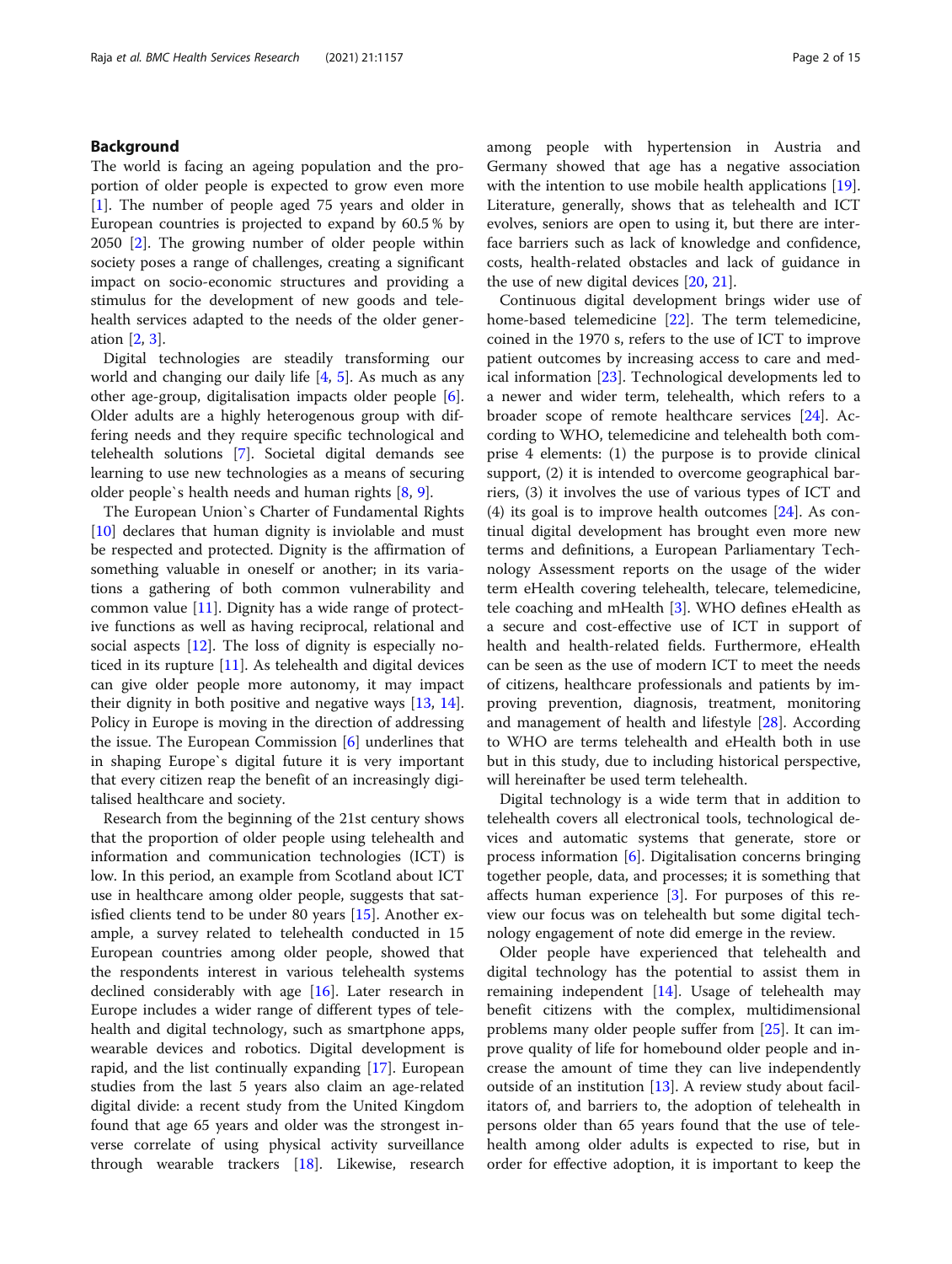patient`s perspective at the forefront [\[26](#page-13-0)]. A systematic review covering worldwide studies of ICT among older citizens, published in English between 2002 and 2015, suggested that ICT could be an effective tool to tackle social isolation among older people. However, it is not suitable for every senior alike [[27](#page-13-0)].

Digital demands impact health ministries to invest increasingly in telehealth and digitalisation [[3](#page-12-0), [28](#page-13-0)]. The use of ICT and homebased telehealth brings new facilitators but new barriers as well [\[22](#page-13-0)]. Existing reviews from Europe covering older people, telehealth and technology include only certain groups of older citizens such as those in palliative care [[29\]](#page-13-0) or patients suffering from Alzheimer`s disease [[30\]](#page-13-0). A review from 2013 covers findings specifically related to telehealth applications for people aged 55 and over [[31\]](#page-13-0). As societal digital demands develop rapidly, upto-date research is needed [\[22](#page-13-0)]. A recent systematic review of ICT solutions included studies covering a wider range of older people, but only involved ICT solutions that have been implemented or deployed in pilot form contributing to the key smart ageing and excluding research materials on telemonitoring and telehealth programmes which include self-monitoring [[32\]](#page-13-0). Reviews from 2011 to 2020 underline that the true needs of older people as end-users are poorly known and further research is needed in order to utilise future ICT solutions. Furthermore, Arief et al. [[31\]](#page-13-0) emphasised that the barriers of using telehealth can be overcome by utilising the facilitators. Munn et al. [\[33](#page-13-0)] claim that scoping reviews can be used when the purpose of the review is to identify types of available evidence, identify knowledge gaps and clarify concepts.

In this scoping review, we considered papers that included a population 75 years and older at the time of the study. The statutory pension age in Europe is between 60 and 67 years [[2\]](#page-12-0) which must be set against a growing demand from all sectors for employees with basic digital skills, and adults who are actively working have experienced more or less digitalisation in connection with their work [[6\]](#page-13-0). As 75 years marks about 10 years from their transition into retirement, this agegroup has spent recent years further and further from the labour force digital transition and has not experienced digitalisation in connection with their work in the way younger adults have. The concept of included studies covered telehealth, digital technology and digital devices. From 1st January 1998, a whole new period in Europe`s transition to the Information Society, with the complete liberalisation of all telecommunications networks and services in the European Union, began [\[34](#page-13-0)]. In this study, the context was Europe, and participants` own home or home surroundings. In order to utilise future telehealth and ICT adapted to the needs of older citizens, one must determine whether existing solutions are satisfying their needs.

The aim of this scoping review was to map a body of literature, summarise and discuss research findings concerning historical telehealth and digital development over the last 20 years that people 75 years and older in European countries have been part of. Moreover, to identify research gaps in the existing literature in order to inform future research.

This review was guided by a broad main research question:

1. What is known from the literature about what citizens 75 years and older in European countries have experienced, as society has developed digitally (1998-2018)?

Furthermore, two secondary research questions provided structure to this review:

- 2. What are the main barriers for people 75 years and older in European countries concerning societal digital demands?
- 3. What are the main facilitators for people 75 years and older in European countries concerning societal digital demands?

#### Method

#### Protocol

The scoping review protocol was developed by the researchers in collaboration with a university librarian. The a priori peer-reviewed protocol was followed throughout the process [\[35](#page-13-0)]. It is described briefly below.

The framework proposed by Arksey and O`Malley [[36\]](#page-13-0) was used to guide this scoping review process. The original framework has been further developed by Levac and colleagues [\[37](#page-13-0)] and the Joanna Briggs Institute [\[38](#page-13-0)]. The review process included 5 stages: (a) identifying the research questions; (b) identifying relevant studies; (c) selecting studies; (d) charting the data and (e) collating, summarising and reporting the results [[36\]](#page-13-0).

#### Eligibility criteria

The criteria for inclusion in the scoping review was primary research studies with different study designs: qualitative studies, quantitative research and mixed method research. As recommended by the Johanna Briggs Institute [[38\]](#page-13-0), unpublished literature was included. According to Paez [[39](#page-13-0)], grey literature search may be an invaluable component of a review and may include theses and dissertations, research and committee reports, government reports, and ongoing research, among others. Text (e.g.,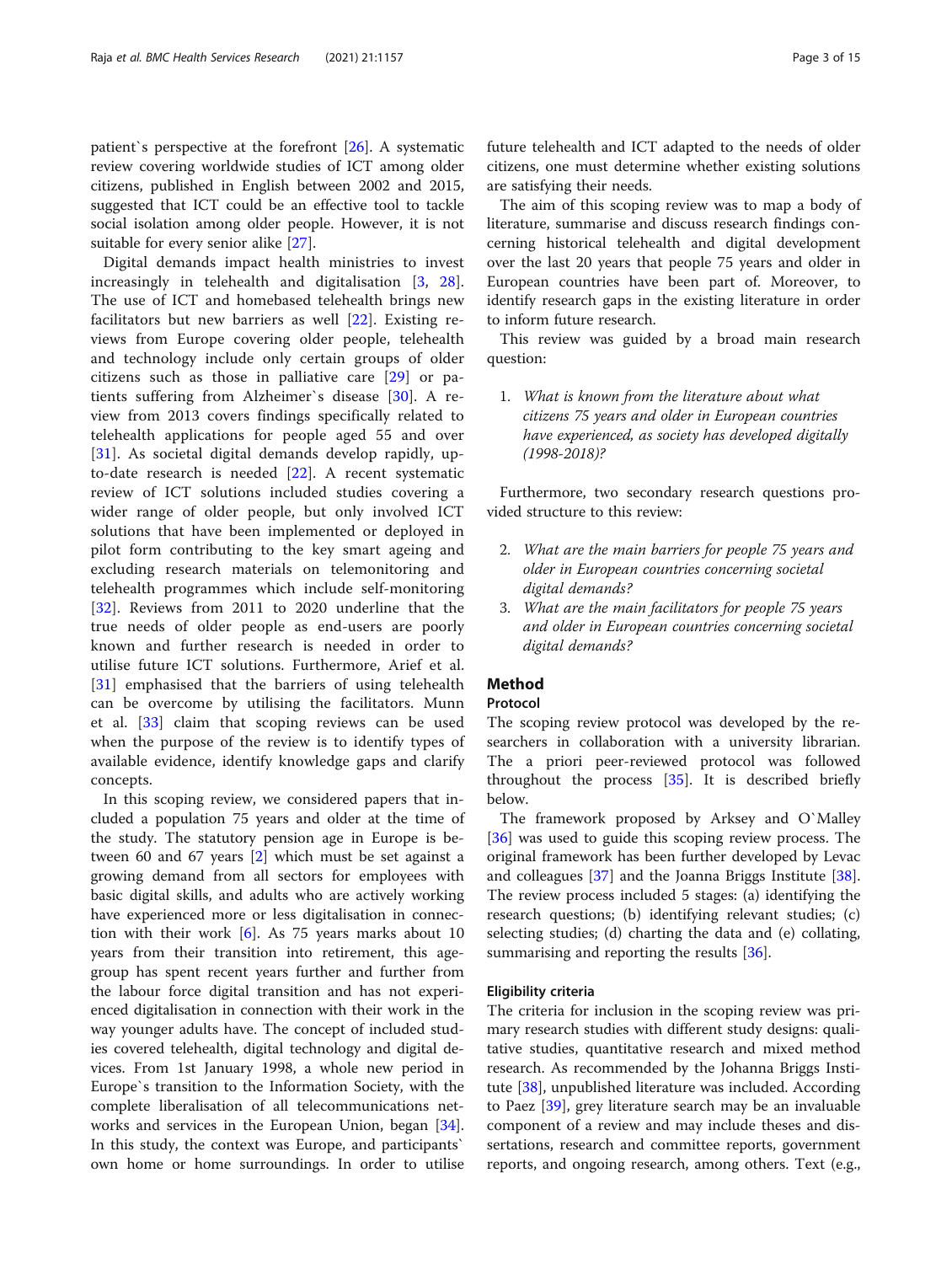government recommendations and political documents) and opinion papers were also included. Papers published between 1998 and 2018 were considered. This period was chosen because digital development has spread rapidly during the last two decades [[17,](#page-13-0) [5\]](#page-13-0). Selected publications had to include only persons 75 years and older that live at home or include separate results from this population. From these, publications that included telehealth, digital devices and communication technology in European countries were selected. Articles in Danish, English, Estonian, Finnish, German, Norwegian, Russian and Swedish were considered for inclusion in this review in order to include non-English research [\[40\]](#page-13-0).

#### Information sources and search

A controlled vocabulary and key word search was conducted using the following electronic databases: Embase, CINAHL, MEDLINE via PubMed, Scopus and Open Grey. The search strategies were drafted by the researchers in collaboration with a university librarian. The keywords used during the search are shown in Table 1.

Keywords not covered by the protocol were added during the search process. In the strategy, we used English search terms. The specific terms changed slightly depending on the database. However, the main keywords were used throughout. Boolean logic containing combinations of MeSH Terms and Text Words was used [\[41](#page-13-0)]. The final search strategy for MEDLINE can be found in Table [2.](#page-4-0) The final search results were exported into End-Note, and duplicates removed. Reference lists of included articles were visually scanned to ascertain whether any key studies had been missed.

#### Selection of sources of evidence

The inclusion and exclusion criteria were tested on a sample of abstracts  $(n=50)$  before conducting the search. No changes were made. We included studies according to inclusion and exclusion criteria through a two-step process: a title and abstract review and full-text review (see PRISMA flow diagram, Fig. [1](#page-5-0)), following the protocol [[35\]](#page-13-0). The literature search results were retrieved from each database and imported into a reference management software. After removing duplicates, all

|             | Population              | Concept                        | Context                              |
|-------------|-------------------------|--------------------------------|--------------------------------------|
| Keywords:   | Aged                    | Communication technology       | Europe                               |
|             | Elderly                 | Digital assistant              | Home-based                           |
|             | Nonagenarian (90-99yrs) | Digital demands                | Homecare                             |
|             | Octogenarian (80-89yrs) | Digitalization                 | Home care                            |
|             | Older                   | eHealth                        | Home setting                         |
|             | Oldest old (80yrs+)     | Electronic health              | Outside                              |
|             | Senior                  | Health informatics             | Own home                             |
|             | 75                      | Health technology              |                                      |
|             |                         | mHealth                        |                                      |
|             |                         | Mobile Health                  |                                      |
|             |                         | Telehealth                     |                                      |
|             |                         | Telemedicine                   |                                      |
|             |                         | Technology                     |                                      |
| Headings:   | Aged                    | <b>Computer Communications</b> | Europe                               |
|             | Aged, 80 and over       | Digitizers/ES                  | Home care                            |
|             | Aging<br>Geriatric      | Networks Assistive technology  | Home health care                     |
|             |                         | Technology/ES                  |                                      |
|             |                         | Telecommunications             |                                      |
|             |                         | Telecommuting                  |                                      |
|             |                         | Telemedicine                   |                                      |
| MeSH terms: | Aged (65-79yrs)         | Telemedicine                   | Europe                               |
|             | Aged, 80 and over       |                                | Home care services (by professional) |
|             |                         |                                | Home health nursing                  |
|             |                         |                                | Home nursing (by family)             |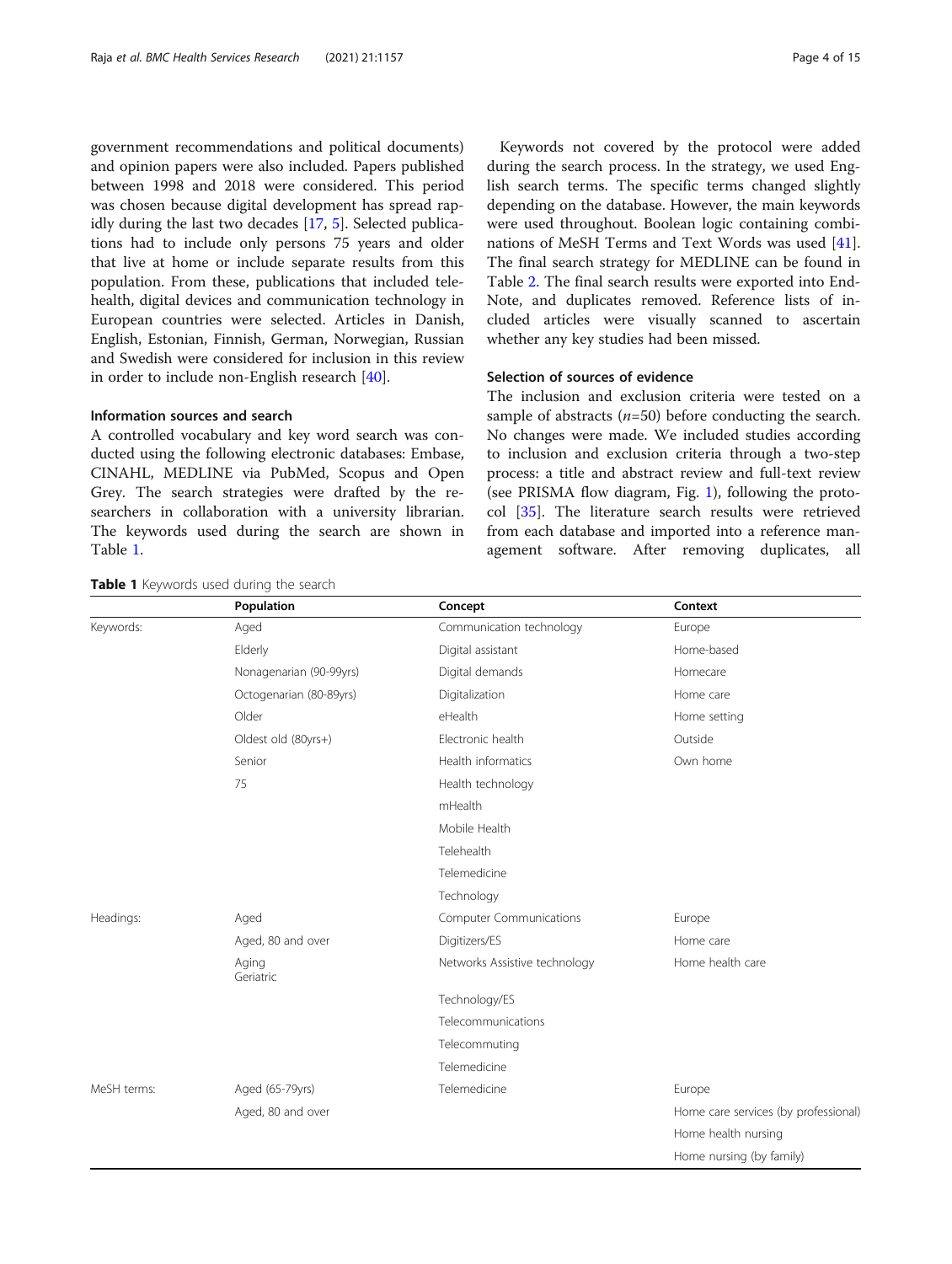<span id="page-4-0"></span>Table 2 MEDLINE Search Strategy via Pubmed

| #              | <b>Searches</b>                                                                                       | <b>Results</b> |
|----------------|-------------------------------------------------------------------------------------------------------|----------------|
|                | Aged OR<br>elderly OR<br>oldest old OR<br>octogenarian OR<br>nonagenarian                             | 5 434 075      |
| $\overline{2}$ | Telemedicine OR<br>Mobile Health OR<br>mHealth OR<br>telehealth OR<br>eHealth OR<br>digital assistant | 71 142         |
| 3              | Home care OR<br>home care services OR<br>home nursing OR<br>home health nursing OR<br>own home        | 827 013        |
| $\overline{4}$ | Europe                                                                                                | 1 482 707      |
| 5              | #1 AND<br>#2 AND<br>#3 AND<br>#4                                                                      | 602            |
| 6              | Limit to 1998/01/01-2018/12/31                                                                        | 513            |
| 7              | Limit to Danish, English, Estonian, Finnish, German, Norwegian, Russian, Swedish languages            | 475            |

abstracts were screened by two authors. Then, all potentially relevant full articles were reviewed by the first and second author. Reference lists of potential articles were visually scanned to ascertain whether any key studies had been missed. Potential articles were reviewed by the first and second author. The degree of agreement at fulltext review was 98,4 %, discrepancies were resolved in discussion with the third and fifth author and then all potential articles were agreed for inclusion by all authors.

#### Data charting process and data items

We used standardised data collection forms developed by the research team for this study [[35\]](#page-13-0). The first author tested the form with 3 sources. After testing, definition of study population was added to the data collection form. The information abstracted included: authors, title, journal, year of publication, country, study population, setting, methodology, aim of the study, type of technology/telehealth/digital demands described, reported outcomes, facilitators of, and barriers to the use of digital technology. First author charted the data, and the other researchers verified the data for accuracy. For obtaining missing data, the author of 1 study was contacted. The information gathered from the selected sources was organised into tables to reflect the objectives of this study (outcomes about what older people have experienced, the main barriers and the main facilitators

of using different types of digital devices and technology). The tables contained information about type of characteristics and the results. The final version of the tables is presented in the results section (see Tables [3](#page-6-0), [4,](#page-7-0) [5](#page-8-0) and [6\)](#page-9-0). We have discussed, compared, and contrasted the findings of different studies in the results section following the tables.

#### Results

#### Selection of sources of evidence

In this review, 727 abstracts were retrieved, and after deduplication 687 abstracts were reviewed. A total of 186 publications were selected from a title and abstract review for a full-text review. Among the excluded studies, common reasons for exclusion included population younger than 75 years  $(n=137)$ , concept not covering telehealth, technology or digital devices ( $n=27$ ), hospital or institutional context ( $n=$ 11) and studies not being conducted in Europe  $(n=2)$ . A total of 10 publications satisfied the inclusion criteria, 2 of the included articles were about the same study, but research methods and outcomes were different. Of 10 sources, 1 article was excluded because the study and methods were similar to those de-scribed in another included article [\[42](#page-13-0)]. Reference lists of the articles included were visually scanned to ascertain whether any key studies had been missed: 4 additional publications were found this way. The total number of papers to review was 13, see PRISMA flow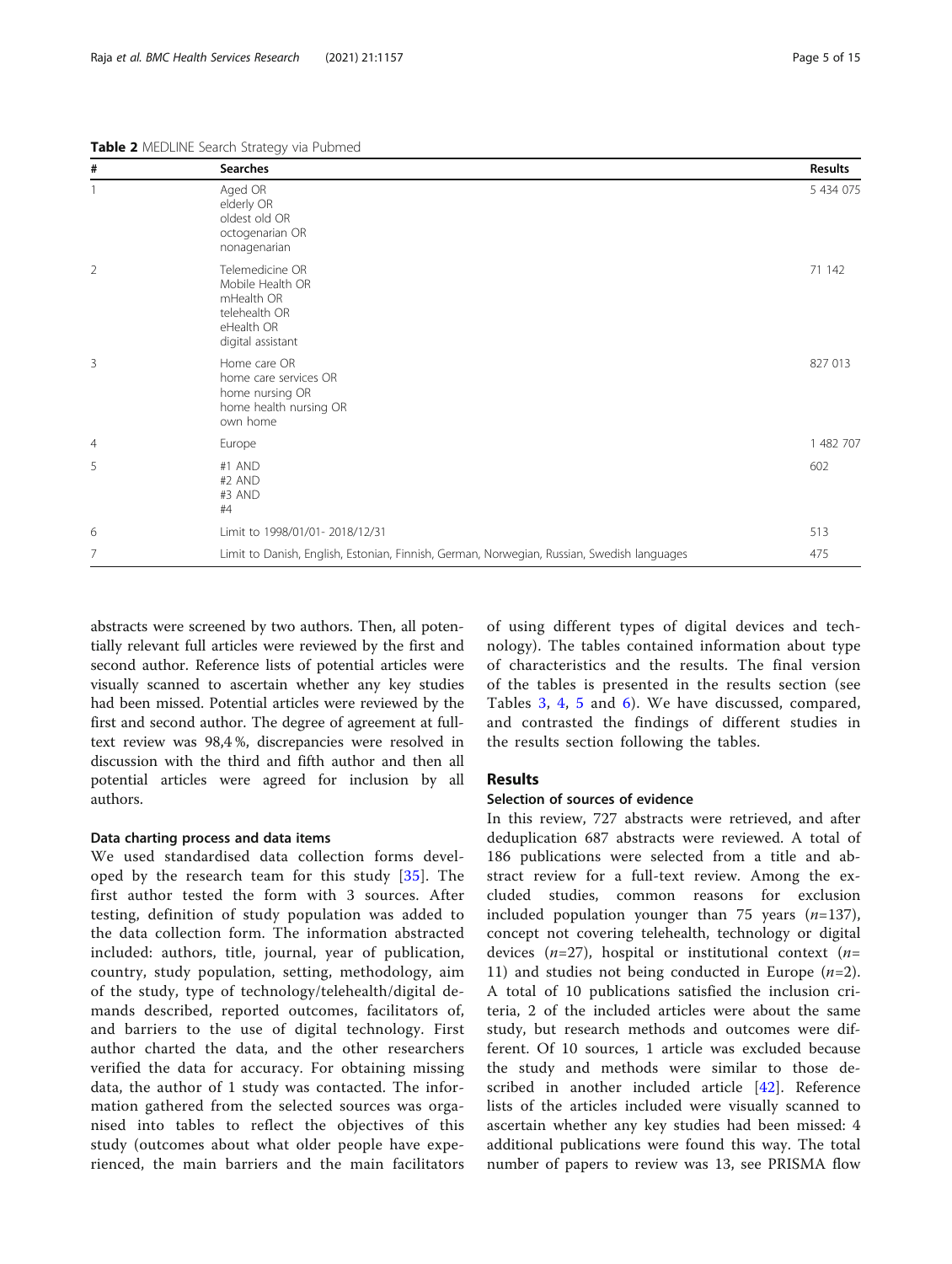<span id="page-5-0"></span>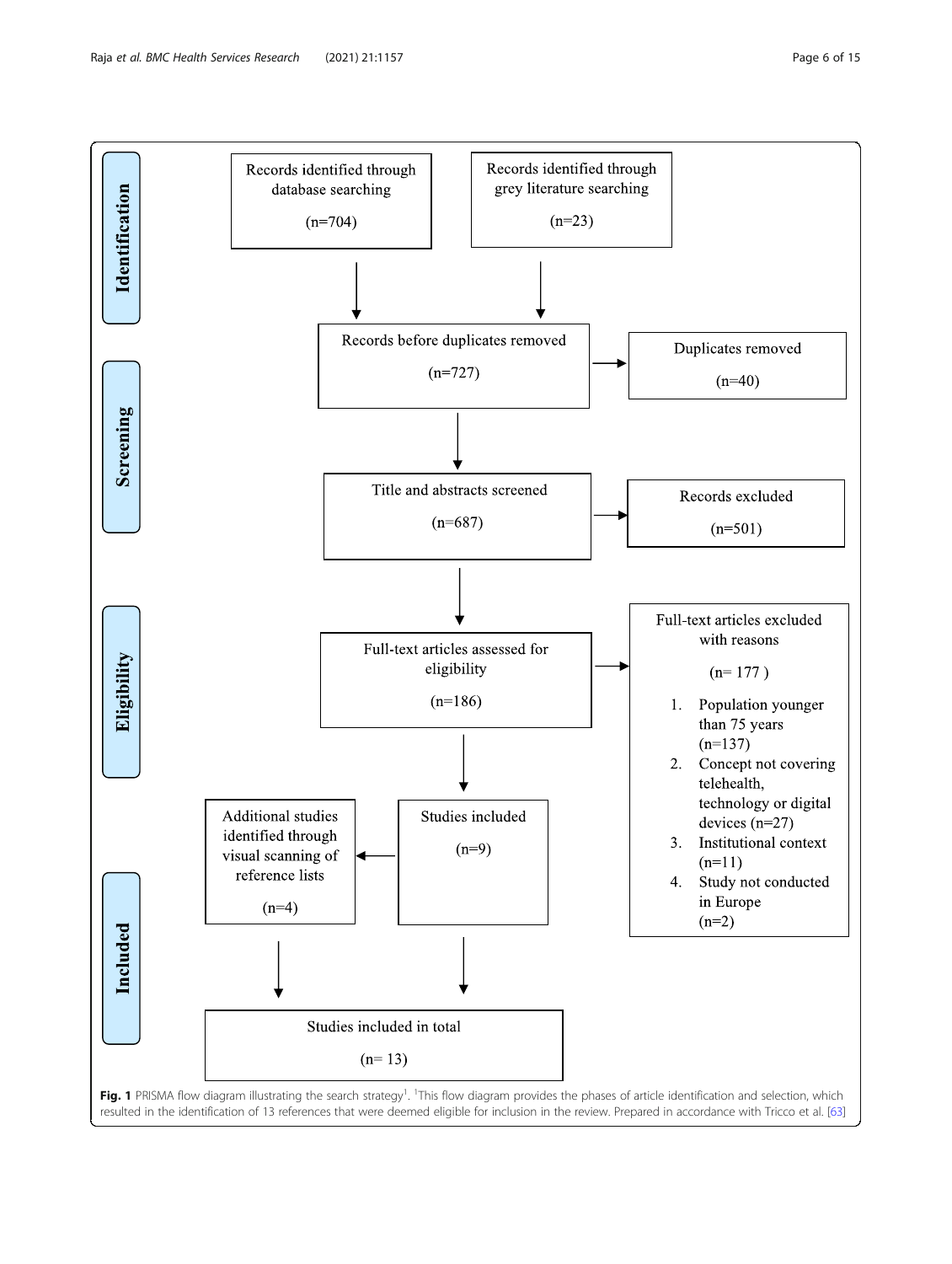<span id="page-6-0"></span>in October 2020 to find any potential new sources from 1st January 2019 to up to date. There were 179 abstracts retrieved. Through following the PRISMA strategy, none of the found sources met the inclusion criteria, a common reason for exclusion was population younger than 75 years.

#### Characteristics of sources of evidence

Of the 13 studies selected for the final analysis, 2 were conducted in 3 European countries (Germany, Finland, Italy or Austria, France, Hungary) [[43](#page-13-0), [44](#page-13-0)], 6 were conducted in Sweden  $[45-50]$  $[45-50]$  $[45-50]$  $[45-50]$  $[45-50]$ , 2 in Estonia  $[51, 52]$  $[51, 52]$  $[51, 52]$  $[51, 52]$ , 1 in Finland [[53\]](#page-14-0), 1 in Germany [[54\]](#page-14-0) and 1 was conducted in Italy [\[55\]](#page-14-0) (see Tables 3 and [4\)](#page-7-0). There were 5 articles including only a population 75 years and older [[45,](#page-13-0) [50](#page-14-0), [53](#page-14-0)–[55](#page-14-0)] and 8 studies included also other groups (significant others of the participants)  $[43, 44, 46-49, 51, 52]$  $[43, 44, 46-49, 51, 52]$  $[43, 44, 46-49, 51, 52]$  $[43, 44, 46-49, 51, 52]$  $[43, 44, 46-49, 51, 52]$  $[43, 44, 46-49, 51, 52]$  $[43, 44, 46-49, 51, 52]$  $[43, 44, 46-49, 51, 52]$  $[43, 44, 46-49, 51, 52]$  $[43, 44, 46-49, 51, 52]$  $[43, 44, 46-49, 51, 52]$  $[43, 44, 46-49, 51, 52]$ , but the participants were divided into age-groups and the results of each group were given separately, which made it possible to study the results of those 75 years and older.

The sample size of participants 75 years and older, varied between 1 and 1007. In addition, 1 study gave information about contacts made to a medical helpline [[45\]](#page-13-0) but there was no information about how many times each individual had made the call. However, 7477 contacts were made. All the studies included were published between 1998 and 2018, but 2 studies used information collected earlier in the 90 s: 1 of them started a pilot in 1991 [[54\]](#page-14-0), the other collected data in 1995 [\[43](#page-13-0)]. Of the 13 included sources, 9 articles were published in international journals  $[43-50, 54]$  $[43-50, 54]$  $[43-50, 54]$  $[43-50, 54]$  $[43-50, 54]$  $[43-50, 54]$ , 2 were theses  $[51, 52]$  $[51, 52]$  $[51, 52]$  $[51, 52]$  $[51, 52]$ , 1 was a letter about a product [[55\]](#page-14-0) and 1 was a project report [[53\]](#page-14-0). There were 10 studies in English [[43](#page-13-0)–[50,](#page-14-0) [54](#page-14-0), [55\]](#page-14-0), 2 in Estonian [[51,](#page-14-0) [52](#page-14-0)] and 1 in Finnish [[53\]](#page-14-0). Of the analysed studies, 5 explored telehealth [[45,](#page-13-0) [46](#page-13-0), [49](#page-13-0), [50,](#page-14-0) [54\]](#page-14-0), 2 robots [\[44](#page-13-0), [55](#page-14-0)] and 6 other types of technology [[43,](#page-13-0) [47,](#page-13-0) [48](#page-13-0), [51](#page-14-0)–[53](#page-14-0)].

The studies` population, concept and context are described in Tables 3 and [4.](#page-7-0) The context of these studies was homecare  $[46–50, 54]$  $[46–50, 54]$  $[46–50, 54]$  $[46–50, 54]$  $[46–50, 54]$ , home surroundings  $[45, 47]$  $[45, 47]$  $[45, 47]$  $[45, 47]$  $[45, 47]$ , [52,](#page-14-0) [53](#page-14-0)], test-centre-based [\[44,](#page-13-0) [51](#page-14-0), [55](#page-14-0)] and one had an outdoor environment [[43](#page-13-0)]. There were 11 qualitative [[44,](#page-13-0) [46](#page-13-0)–[55](#page-14-0)] and 2 quantitative studies [\[43](#page-13-0), [45](#page-13-0)]. Of the 13 included studies, 5 explored the usage of new digital technologies provided to the participants in trials lasting between 20 days and 7 years [\[46](#page-13-0), [48](#page-13-0)–[50,](#page-14-0) [54\]](#page-14-0), 2 studies explored the general usage of technological solutions in daily life [[47,](#page-13-0) [53](#page-14-0)], and 1 in the outdoor environment [[43\]](#page-13-0). Furthermore, 1 looked into calls made to the medical helpline during 1 year [[45\]](#page-13-0), 1 explored the usage of smartphones  $[52]$  $[52]$  $[52]$ , 1 looked into the usage of the internet [[51](#page-14-0)] and 2 studies introduced a new device to the participants and asked their opinion about it [[44](#page-13-0), [55](#page-14-0)]. As 46 % of the included studies were conducted in Sweden, the focus it shows in this country will be discussed separately. Table 3 gives information about characteristics of sources from different European countries and Table [4](#page-7-0) gives information about studies conducted in Sweden.

Table 3 Characteristics of sources of evidence from different European countries

| Author(s)<br>and year                 | Population                                                                                                         | Concept                                                                                                                                           | Context                                                 |
|---------------------------------------|--------------------------------------------------------------------------------------------------------------------|---------------------------------------------------------------------------------------------------------------------------------------------------|---------------------------------------------------------|
| Stroetmann<br>and Erkert<br>1999 [54] | 17 mobility-impaired older people (aged 75<br>to over 90)                                                          | Videophone service (HausTeleDienst). The clients were<br>connected to the service centre using a standard cable-TV<br>network                     | Homecare in<br>Germany                                  |
| Marcellini<br>et al. 2000<br>$[43]$   | 1007 older people with different health<br>conditions (aged 75 years and older).<br>In addition, younger age-group | Ticket machines, automatic teller machine and phones that use<br>phone cards                                                                      | Outdoor environment<br>in Germany, Finland<br>and Italy |
| Perle 2012<br>[51]                    | 75-year-old lady. In addition, 20-year-old<br>lady                                                                 | The internet                                                                                                                                      | Test-centre in Estonia                                  |
| Wessmann<br>et al. 2013<br>$[53]$     | 22 older people (aged between 75 and 90<br>years)                                                                  | Technology used by older people (for example computer,<br>phone), information technology                                                          | Home surroundings<br>in Finland                         |
| Zsiga et al.<br>2013 [44]             | 11 older people (aged between 77 and 85<br>years). In addition, caregivers                                         | Robot. The functions demonstrated included speech<br>recognition, navigation, reminder function, shopping list<br>creation and video conferencing | Test-centre in Austria,<br>France and Hungary           |
| La Tona et al.<br>2017 [55]           | 4 older people presenting a wide range of<br>age-related disorders (aged between 87<br>and 89 years)               | Robot with voice, gesture and touch interfaces.                                                                                                   | Test-centre in Italy                                    |
| Adamsoo<br>2018 [52]                  | 5 older people (aged between 75 and 81<br>years). In addition, younger age-group                                   | Smartphone                                                                                                                                        | Home setting in<br>Estonia                              |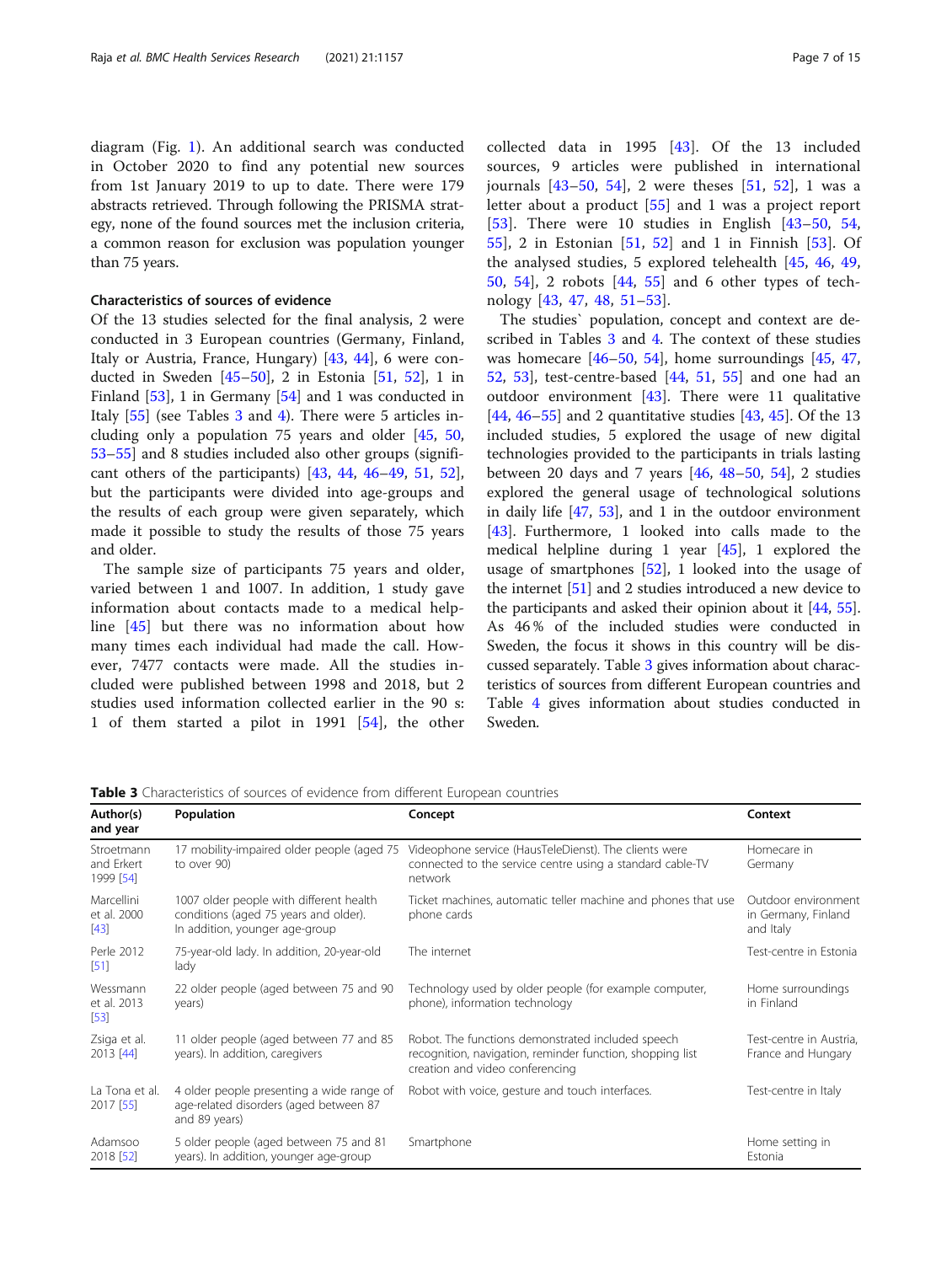<span id="page-7-0"></span>

| Author(s) and<br>year                  | Population                                                                                                                                              | Concept                                                                                                                                                                             | Context                      |
|----------------------------------------|---------------------------------------------------------------------------------------------------------------------------------------------------------|-------------------------------------------------------------------------------------------------------------------------------------------------------------------------------------|------------------------------|
| Magnusson and<br>Hanson 2005<br>[46]   | 5 older people with neurological disorders (aged<br>between 75 and 83 years). In addition, spouses                                                      | ICT based support service for older people and their family carers<br>that consists of a range of multimedia caring programs that the<br>family access via their personal computers | Homecare<br>in Sweden        |
| Nygård and<br>Starkhammar<br>2007 [47] | 3 older people with dementia (aged 76, 82 and<br>75 years). In addition, younger age-group                                                              | Everyday digital technology (televisions, electronic machines,<br>remote controls, cell phones and computers)                                                                       | Home<br>setting in<br>Sweden |
| Rosenberg and<br>Nygård 2011<br>[48]   | 3 older people with dementia (aged between 79<br>and 91 years). In addition, significant others                                                         | An electronic calendar, a speaking clock and a digital watch with<br>six built-in alarms                                                                                            | Homecare<br>in Sweden        |
| Lind and<br>Karlsson 2014<br>[49]      | 7 older people with diagnosed heart<br>failure(aged 75 years and older). In addition,<br>spouses                                                        | Digital pen-and-paper technology with a digital IR camera that re-<br>cords everything the pen writes, and data can be transferred to a<br>server via Internet                      | Homecare<br>in Sweden        |
| Lind et al. 2016<br>[50]               | 14 older people with diagnosed heart failure<br>(aged 75 years and older)                                                                               | Digital pen-and-paper technology with a digital IR camera that re-<br>cords everything the pen writes, and data can be transferred to a<br>server via Internet                      | Homecare<br>in Sweden        |
| Dahlgren et al.<br>2017 [45]           | Older people (aged 80 years and over).<br>7477 contacts were made but there is no<br>information about if each individual was calling<br>more than once | Nationwide medical helpline, Healthcare Guide 1177 by Phone in<br>Sweden                                                                                                            | Home<br>setting in<br>Sweden |

#### Results of individual sources of evidence

The studies` aims and reported outcomes together with factors that made using digital devices easier or harder can be found in Tables [5](#page-8-0) and [6](#page-9-0). Table [5](#page-8-0) represents results of individual sources of evidence from different European countries and Table [6](#page-9-0) represents results from Sweden.

#### Synthesis of results

In accordance with the inclusion criteria, studies in the review included older peoples` experiences with reference to different types of telehealth and other digital technology. Digital devices used in the studies included telehealth systems such as digital pen and cable-tv-based videophone service, assistive devices like electronic calendars, speaking clock, digital watch, homecare robot, and other technology like smartphone, computers, ticket machines, automatic tellers and telephones that using telephone cards (see Tables [3](#page-6-0) and 4). As the digital devices were very different, the experiences and outcomes also varied. Synthesis of results were conducted based on research questions by dividing the results into 3 categories. Below, the results for Sweden and the other European countries are presented separately in those categories: outcomes about what older people have experienced, the main barriers and the main facilitators of using different types of digital devices and technology.

1. What is known from the literature about what citizens 75 years and older in European countries have experienced, as society has developed digitally (1998-2018)?

#### Technology has impact on older people`s lives

Older people in Sweden experienced that the services had a positive impact on their lives. Participants who used a digital-pen telehealth system or ICT based support services felt more secure [\[46](#page-13-0), [50\]](#page-14-0). Older people`s experience of using an ICT support service showed that the system had the potential to reduce the use of other services whilst maintaining their quality of life [\[46](#page-13-0)]. Experience of using assistive devices in Sweden showed that these tools had the potential to be useful, but persons might need time to try out the devices  $[48]$  $[48]$ . At the same time, it was found that digital devices might need to be adapted or combined with something else in order to be beneficial [[48](#page-13-0)]. Rosenberg and Nygård [\[48](#page-13-0)] concluded that digital devices might make some older participants` lives easier; however, others might feel the contrary. Older people in Sweden experienced that using a new digital technology could at first be frightening or that extra effort was required to adopt a new strategy. Digital-pen users generally found the technology "a bit scary" but using a telehealth system did not frighten them  $[49]$  $[49]$ . Users of digital assistive devices in Sweden felt that adopting a new strategy needed extra effort [[48\]](#page-13-0).

Similarly to Sweden, older people from Germany experienced that telehealth systems had a positive impact on their lives. Participants using specially developed videophones between home and residential care centre stated that they felt less lonely and had more joy in life [\[54](#page-14-0)]. In contrast, a study from Finland, that investigated how older people experienced the use of technology, found no link between technology and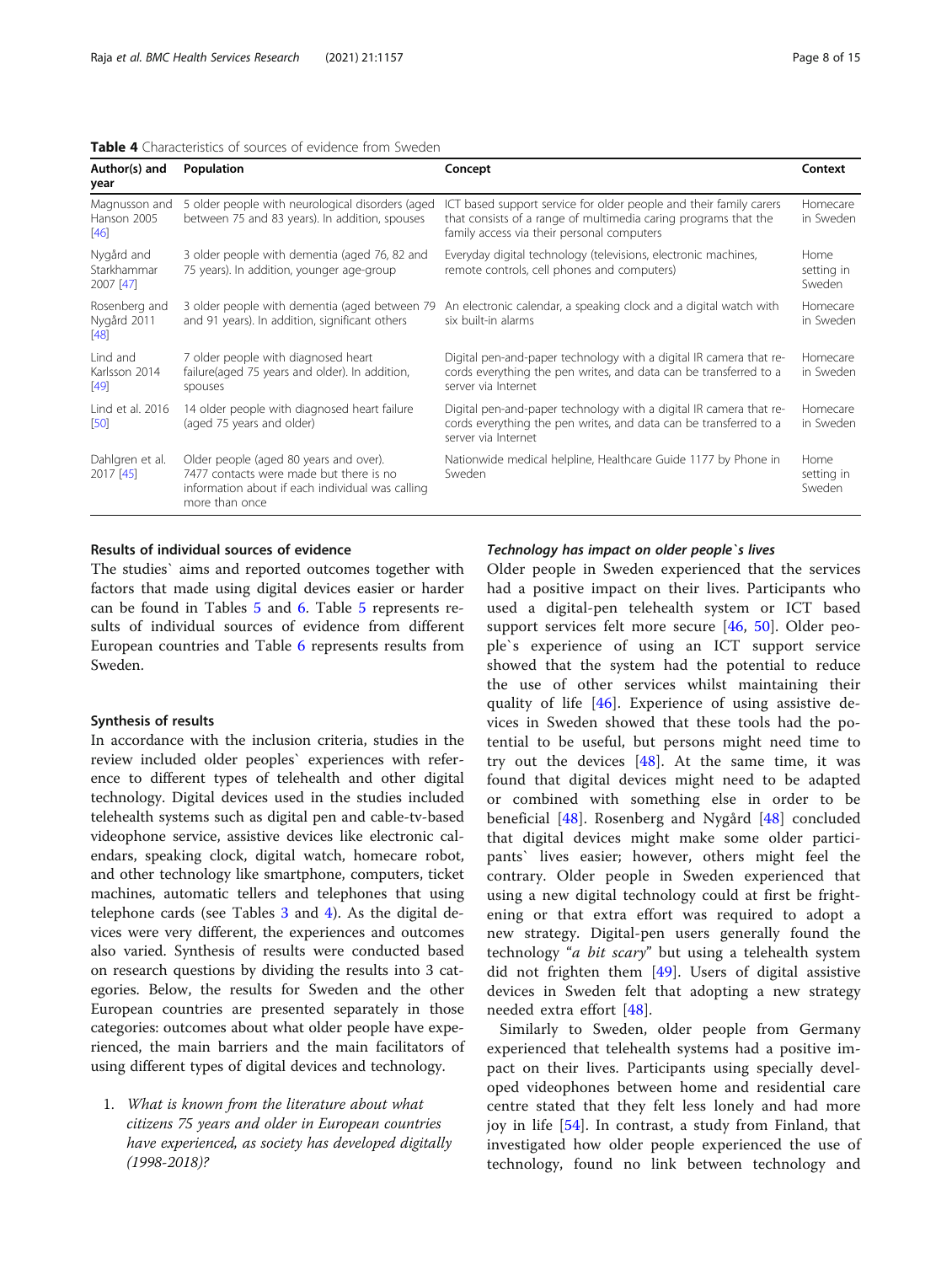#### Study Aim of the study **Reported outcomes Facilitators Example 1** Barriers **Barriers** Stroetmann and Erkert 1999 [\[54](#page-14-0)] To provide the capability for frail older people to live independently The system was rated positively, impact on quality of life of the participants Feeling of being in power over technology. Easy-to-use remote- control unit. Possibility for direct help, if needed The system was not completely reliable. Technical problems Marcellini et al. 2000 [[43](#page-13-0)] To examine the use of ticket machines, automatic teller machines and telephone cards by older people The use of these technologies is low. Age is most important predictor factor of using the machines. Younger participants feel that such technology makes life easier Technology makes life easier. Both social support and lack of social support. Easy to use technology Technology makes life more difficult. Low education Perle 2012 [[51](#page-14-0)] To compare the habits of older people and young people in using internet Older persons had more specific problems (related to insufficient knowledge of the structure of the web and computer) than younger Experienced older person teach other older people. User-friendly web-design. Repeated practice gives skills and confidence. Knowledge is insufficient. No appropriate training. Teachers are too quick. Difficulties with new systems. Wessmann et al. 2013 [[53](#page-14-0)] To investigate how older people experience the use of technology No link was found between technology and quality of life. Age was related to the use of technology. There was a clear link between technology usage and level of education High education. Younger age. More experience with technology. Financial benefit Safety factor Communication with family and friends Low education. No need to use technology. Expensive. Need assistants when use it. Functional limitations due to age Zsiga et al. 2013 [\[44](#page-13-0)] To collect the opinions of the participants about the robot Robot has potential to be useful for older individuals. Communication with the robot should be better. The robot helps to compensate memory loss Gain a companion. Robot providing physical help in tasks. Robot sending an alarm signal. Providing reminder function. Video connection. Companionship. Robot`s camera might not respect their private life. The design of the device. It cannot replace people. Hard to understand. La Tona et al. 2017 [[55](#page-14-0)] To validate the developed interfaces of robot Good users` feeling towards the interfaces. The voice interference and alarm were found useful, while web pages and touch-screens commands were less appreciated People can be monitored. Robot makes people more autonomous. Robot can monitor room and gives vocal feedback Touchscreens are difficult to use. Difficulties remembering the commands. Robots appearance is unnatural Adamsoo 2018 [\[52](#page-14-0)] To find out what are older peoples` main concerns about using smartphones Coping with digital devices is significantly affected by English language skills, high screen sensitivity, small text size, clumsiness of hands. Technology gives a sense of security, contact with family, independence, helps to reach help. Help from family about how to use the device. The device is practical No need for innovations. Memory difficulties. Device is too fast, small or expensive. Inaccurate motor skills. Little practice

#### <span id="page-8-0"></span>Table 5 Results of individual sources of evidence from different European countries

quality of life, but found that technology could bring a new kind of comfort [[53](#page-14-0)]. Results about exploring homecare robot operating suggested that robots had the potential to be useful for older individuals but could not replace people [[44\]](#page-13-0).

#### Technology is making life easier and the opposite

In parallel to Sweden, older people in other European countries experienced both technology making life easier and the opposite. Some older people in Germany, Finland and Italy described their experience of using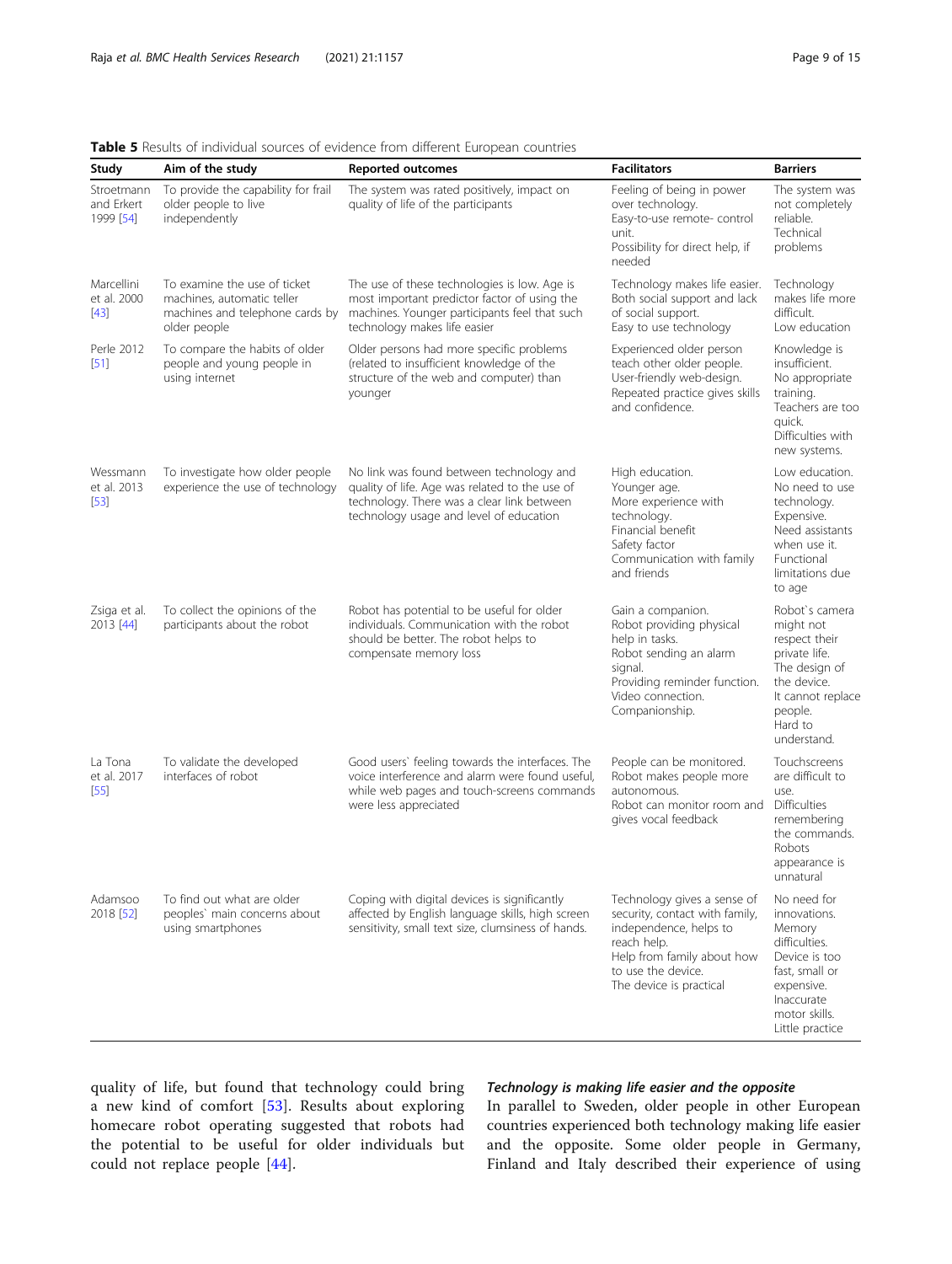| Study                                  | Aim of the study                                                                                           | Reported outcomes                                                                                                                                                                                                                                           | <b>Facilitators</b>                                                                                                                                                  | <b>Barriers</b>                                                                                                                                                                        |
|----------------------------------------|------------------------------------------------------------------------------------------------------------|-------------------------------------------------------------------------------------------------------------------------------------------------------------------------------------------------------------------------------------------------------------|----------------------------------------------------------------------------------------------------------------------------------------------------------------------|----------------------------------------------------------------------------------------------------------------------------------------------------------------------------------------|
| Magnusson<br>and Hanson<br>2005 [46]   | To see whether the use of ICT<br>systems will reduce the<br>potential use of other services                | Cost savings were achieved. Quality of life of<br>the participants had increased through using<br>the service                                                                                                                                               | Contact with call centre<br>enables feeling more<br>secure.<br>Contact with other<br>families.<br>Programs help to feel less<br>anxious.<br>Possibility to learn     | It is not comparable<br>with benefits of nursing<br>home.<br>Difficulties using<br>technology                                                                                          |
| Nygård and<br>Starkhammar<br>2007 [47] | To identify difficulties in the<br>use of technology by persons<br>with dementia                           | Difficulties with encompassing conditions that<br>interfere with the use of the technology,<br>limitations in the use of instructions and<br>deficiencies in the communication between<br>users and technology                                              | Help from family.<br>Practicing in home<br>environment.<br>Writing introductions<br>down                                                                             | Memory deficits.<br>Deficits in attending to<br>multiple aspects.<br>Sensitivity to stress.<br>Appearance of the<br>devises                                                            |
| Rosenberg<br>and Nygård<br>2011 [48]   | To capture the experiences of<br>bringing assistive technology<br>into the life of person with<br>dementia | Right placement of the device is important.<br>Support could facilitate the use of the device<br>in itself but user's maneuverability became so<br>limited that using the device was no longer<br>meaningful.<br>Persons needed time to try out the devices | Understanding how to use<br>the devices.<br>The device has a meaning<br>for the user.<br>Support in using the<br>device. Personal<br>motivation                      | Using a new device is<br>burdensome.<br>The possible<br>advantages did not<br>outweigh the effort that<br>would be involved.<br><b>Difficulties</b><br>remembering the<br>instructions |
| Lind and<br>$[49]$                     | To describe the experiences<br>Karlsson 2014 in using telehealth system                                    | The digital pen was found easy to use, it gave<br>a sense of security. Even the "digitally<br>illiterate" may use the Internet                                                                                                                              | Easy to handle.<br>Helps to keep track of the<br>patient's symptoms.<br>Feeling being closer to the<br>clinic.<br>Getting help when using it                         | Technology is "a bit<br>scary".<br>No previous experience<br>using similar<br>technology.<br>Not able to handle the<br>system by themselves.                                           |
| Lind et al.<br>2016 [50]               | To report experiences of the<br>implementation of a home<br>telehealth system                              | System was easy to use and method saved<br>time. The participants felt more secured and<br>involved in their own care. The system helped<br>to prevent hospitalisation                                                                                      | It saved time.<br>Easy to contact clinicians.<br>Gave sense of security and<br>closeness to the clinic                                                               | Being too weak to use<br>the system by himself.<br>The tool not working                                                                                                                |
| Dahlgren<br>et al. 2017<br>$[45]$      | To describe contact made by<br>older people to Sweden's<br>nationwide medical helpline                     | The utilisation rate of the service by older<br>people was high. Women had higher<br>incidence rate. The most common reason for<br>contact was drug-related questions                                                                                       | Possibility to get answers<br>to health-related<br>questions.<br>Possibility for<br>administrative procedures<br>(e.g. requesting a copy of<br>their medical record) | Not discussed in the<br>article                                                                                                                                                        |

### <span id="page-9-0"></span>Table 6 Results of individual sources of evidence from Sweden

ticket machines, automatic teller machines and telephones in an outdoor environment as making life easier, while some felt the opposite [[43](#page-13-0)]. As with older people in Sweden, participants in other European countries experienced that using a new digital technology could be frightening at first or that extra efforts were needed to adopt a new strategy. Zsiga and colleagues [\[44\]](#page-13-0) discovered that homecare robots frightened older people, but not more so than any other new technology. Using a telehealth system in Germany unnerved participants because, in the beginning, they thought that the system was not completely reliable [\[54\]](#page-14-0). Smartphone users in Estonia felt that adopting a new strategy needed extra effort [\[52](#page-14-0)].

2. What are the main barriers for people 75 years and older in European countries concerning societal digital demands?

#### Difficulties using telehealth and other technology

The results regarding the use of telehealth systems in Sweden found that the main barriers for older people could be being physically too weak to use the device by themselves or the tool not working properly [[50](#page-14-0)]. ICT based support service users in Sweden also claimed that they had some difficulties in using the technology [\[46](#page-13-0)]. Other barriers were that the design of the devices limited the opportunities of placement due to electric cabling, and that using a new device was too burdensome [[48\]](#page-13-0). Functional limitations due to age, including difficulties remembering the instructions, were pointed to as barriers by older people in Sweden [\[47](#page-13-0), [48](#page-13-0)].

As with participants from Sweden, it was found among telehealth users in Germany and internet users in Estonia that technical problems might be seen as a barrier [\[51,](#page-14-0) [54\]](#page-14-0). Older people in Finland said that they often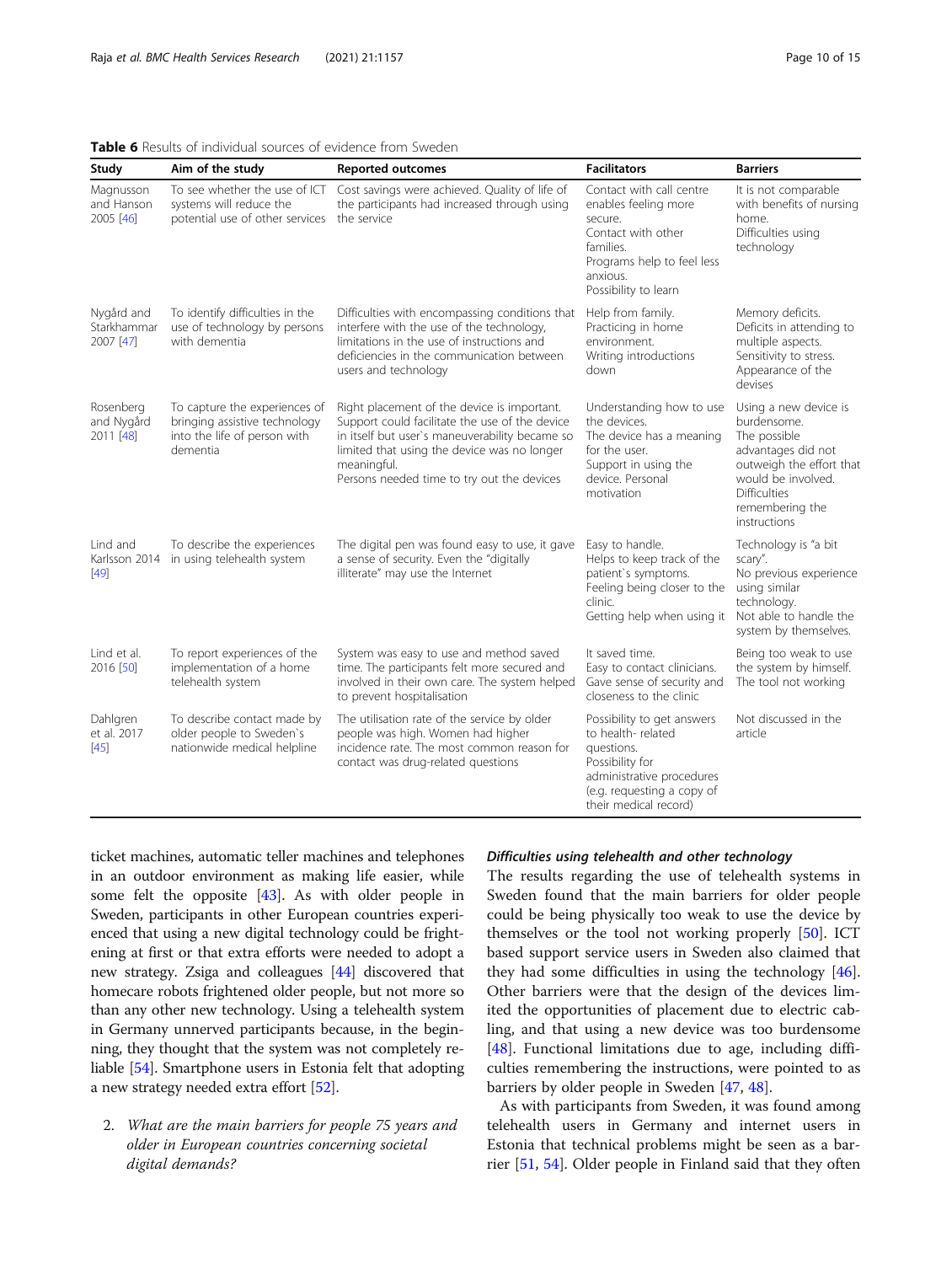needed assistance when using technology, but that they did not want to depend on others [[53\]](#page-14-0). The appearance of the device was seen as an important barrier by older people in Austria, Hungary and Italy when considering using robots [\[44,](#page-13-0) [55\]](#page-14-0). Functional limitations due to age, including difficulty remembering the instructions, were pointed to as barriers by older citizens in Finland commenting about technology, participants using ambient intelligence architectures in Italy and smartphone users in Estonia [[52](#page-14-0), [53](#page-14-0), [55](#page-14-0)]. Another barrier found by Marcellini and colleagues [\[43](#page-13-0)] was participants` personal opinions, that technological solutions made life more difficult, which led to less use.

#### Concerns about privacy and the link between use of technology and education

Older people considering using homecare robots were concerned that the robot`s camera might not respect their privacy [[44\]](#page-13-0). Conversely, Stroetmann and Erkert [[54\]](#page-14-0) found that older people have far less fear of being observed than researchers expected. In 2 studies, a link was found between education and technology usage. One study concluded that older people with lower education used less technology in general, and another study found that they used less automated technology in an outdoor environment [\[43](#page-13-0), [53](#page-14-0)]. Other included studies did not contain information about technology and education.

3. What are the main facilitators for people 75 years and older in European countries concerning societal digital demands?

#### Technology gives a sense of security

In several studies, participants from Sweden mentioned that technology gave them a sense of security because it helped them to reach assistance [\[46](#page-13-0), [49,](#page-13-0) [50](#page-14-0)]. Telehealth systems connected older people to medical workers [[45](#page-13-0), [46,](#page-13-0) [49](#page-13-0), [50](#page-14-0)]. In Sweden, it was found that both social support and lack of social support facilitated the use of digital assistive devices [[48\]](#page-13-0). Support from spouses when using a digital-pen system was also stated as being helpful [\[49\]](#page-13-0). Participants who believed that digital assistive devices would be really meaningful adopted them more easily [[48\]](#page-13-0).

As in Sweden, older people in other European counties stated that the opportunity to get in contact with someone, when using technology, was motivating. Homecare robots helped to start video connection with family members [\[44](#page-13-0), [55](#page-14-0)], and telehealth systems gave an opportunity to get in contact with medical workers [[54](#page-14-0)]. Further, older people from Estonia, Finland, Germany and Italy stated that technology gave them a sense of security because it helped to reach assistance [\[44](#page-13-0), [52](#page-14-0)-[54\]](#page-14-0). In Finland, Germany and Italy, it was discovered that both social support and lack of social support facilitated the use of automated technology  $[43]$ . An Estonian study found that if one of the spouses was an experienced smartphone user, this was helpful for the other spouse [\[52](#page-14-0)].

### Personal positive opinion about the digital device could facilitate use of technology

A personal positive opinion about the digital device could also be seen as a facilitator. Older people who were using more automated technology in an outdoor environment stated that such technology made life easier [[54\]](#page-14-0). Adamsoo [[52](#page-14-0)] found that older people in Estonia were interested in using smartphones if they found them to be useful.

#### **Discussion**

The purpose of this scoping review was to map a body of literature and summarise research findings concerning historical telehealth and digital development, focusing on the main barriers to, and facilitators of, societal digital demands and experiences over the last 20 years that people 75 years and older in European countries have been part of. Moreover, the goal was to identify research gaps in the existing literature in order to inform future research.

The findings of this review suggest that only a few of the identified studies have investigated European citizens 75 years and older separately. A majority of the studies meeting the inclusion criteria for concept and context were excluded because there were no separate results for that population. Of the 13 articles included just 5 focused only on citizens 75 years and older, 8 articles included other groups (such as spouses, younger agegroup and caregivers) as well, but the results were given separately. As Europe is facing an ageing population, and as this provides a stimulus for developing new goods and telehealth services adapted to the needs of older people  $[1-3]$  $[1-3]$  $[1-3]$  $[1-3]$ , it is essential to investigate older European citizens` experiences and needs in a digitally led society. This study confirms the findings from Nymberg et al. [[56\]](#page-14-0), that information from older people about their needs in telehealth interventions is important in order for successful implementation.

Of the 13 included studies, 6 were conducted in Sweden. Most likely, this can be explained by the Nordic countries being positioned as digital front-runners in a European context [[57\]](#page-14-0). Strong research environments aimed at promoting research both into telehealth and ageing may help Sweden to stand out among other Nordic countries [[58](#page-14-0)]. The Swedish Government has stated that digital skills are in their priority areas, and that the development of telehealth and ICTs supporting older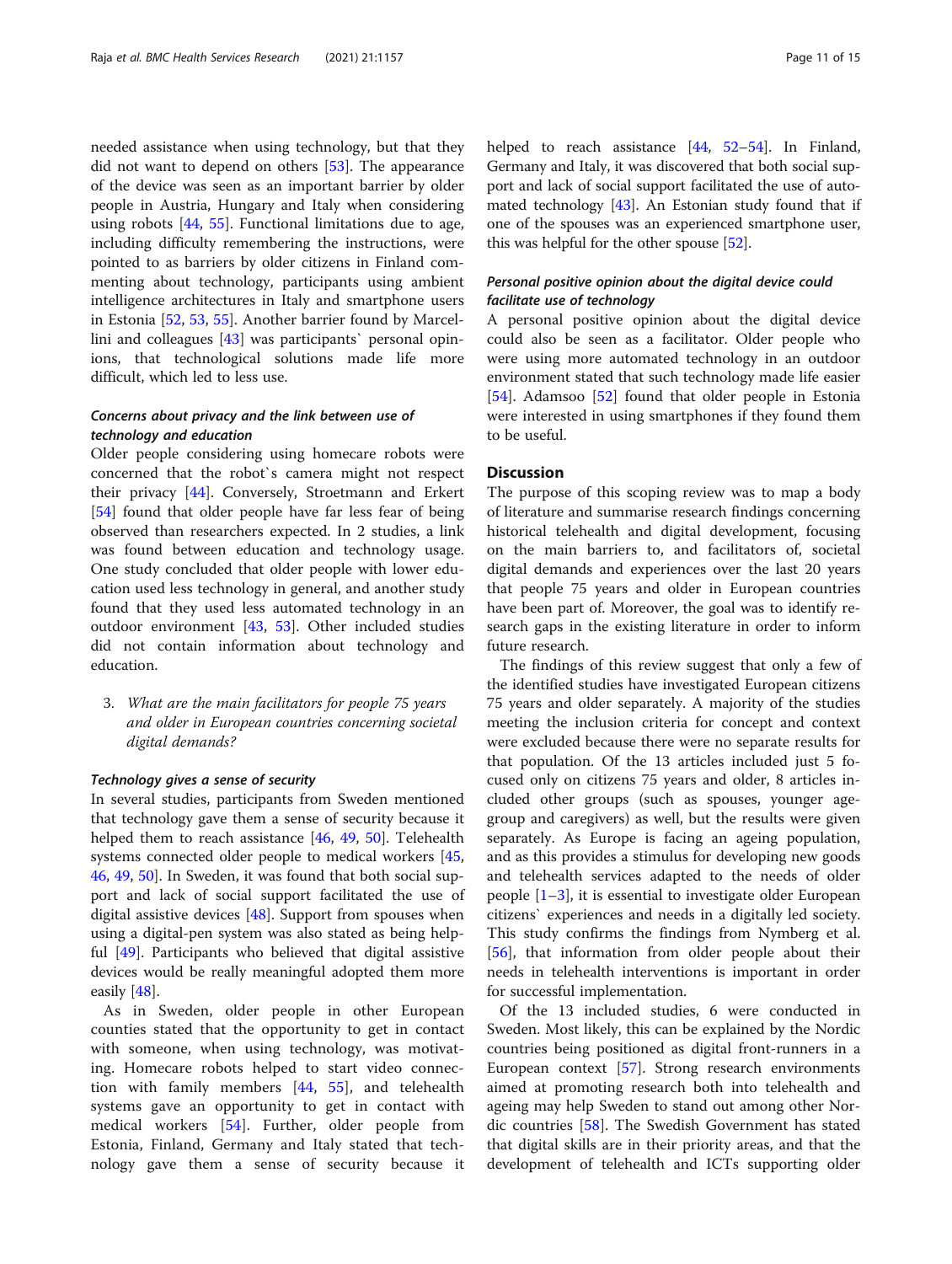people is vital [[3,](#page-12-0) [57](#page-14-0)]. That gives us the possibility of learning from the Nordic countries. However, only 2 of the 6 studies included and conducted in Sweden had their focus solely on citizens 75 years and older.

The findings of this scoping review show that the most important facilitator for older people using telehealth and digital devices is that technology should be easy to use: 9 out of 13 studies (69 %) stated this as being paramount. Interestingly, both social support and lack of social support were stated as facilitators of using new technology, including telehealth. Having someone next to you to help with obstacles while using technology was important for some older citizens, whilst lack of social support made lonely older people try out technology because they had no one else to do it for them. Other facilitators found, using telehealth and ICT, were the opportunity to get in touch with someone, new technology saving time, the digital device looking nice and having a meaning for the user. These results are in agreement with O`Connor et al. [\[59](#page-14-0)] that found individuals considering several different quality aspects of a digital health service before signing up to it. Older people in Sweden and other European countries have experienced that telehealth systems had a positive impact on their lives, but some digital devices might need to be adapted or combined with something else in order to be beneficial. Participants experienced both telehealth making life easier and the opposite. These findings suggest that telehealth and ICT usage by older people has different pathways and is in accordance with Peek et al. [[60\]](#page-14-0) who found that technology acquisition by seniors may be characterised as a heterogenous process.

Mantovani and Turnheim [\[61\]](#page-14-0) stated that, in Europe, older people are expected to embrace technological shifts just as much as other age-groups. The findings of this scoping review suggest that there are likely to be a range of barriers needing to be overcome if we want older people to use and benefit from telehealth and technological shifts. It was mentioned several times that functional limitations due to age, including difficulties remembering the instructions, were seen as an important barrier [[47,](#page-13-0) [48](#page-13-0), [52,](#page-14-0) [53\]](#page-14-0). It is also essential to ensure that the devices respect older persons` privacy, that usage would not need too much effort from people who are already fragile, and the design of the devices should not limit the opportunities of placement. The appearance of the devices is equally important, and the possible advantage of the new system should outweigh the effort involved in adopting a new strategy. Other barriers included telehealth not properly working, the system not being completely reliable and difficulties understanding the device. It is in accordance with research about telehealth adoption in 24 European countries that reports about the lack of technological skills among patients to

understand the devices [\[62\]](#page-14-0).Included studies gave no information about use of telehealth and ICT impacting older people`s dignity.

The review found limited evidence that use of technology was connected to level of education, even though this was emphasised as a barrier in 2 of the studies. Earlier experience of using technology was also covered slightly in 2 studies, and little experience was not seen as an important barrier. The finding that earlier experience of using technology and level of education were not seen as dominant "push" facilitators to the use of new digital solutions might help to open a door for learning for those older people who would not dare to try telehealth and new devices because of a lack of previous experience.

As telehealth and ICT develops rapidly, additional and new research is required. The studies included in this review covered different types of telehealth, digital devices and technology. Some of devices in these studies are no longer in use as new modern technologies have replaced cable-tv-based telehealth videophone services, telephones that use telephone cards are barely seen and other of the technologies described might have been changed or upgraded. New telehealth systems and technical solutions are being developed constantly [\[3](#page-12-0), [5\]](#page-13-0). Future research should cover the telehealth systems most relevant to this population today, but there is still potential to learn from previous studies. Fresh telehealth systems and technological solutions are always new for the user trying them for the first time, just as older solutions once used to be brand new. The learning patterns have similarities that can provide us with needed information. Technology acquisition by older people has many different pathways  $[60]$  $[60]$  and further research is necessary.

As the studies included gave little information about educational level and the usage of telehealth systems, this needs further investigation. Also, issues such as earlier experience using technology and access to the devices could be covered by future research. As both social support and the lack of social support have been seen as important facilitators of the adoption of new telehealth systems and other technology, they deserve attention in future research. In addition, qualitative studies could focus on what kind of social support is needed in order to facilitate the uptake of new telehealth systems. As life expectancy in Europe is expected to rise continually [\[2](#page-12-0)], there is a need for new and additional research concerning older European citizens.

#### Strengths and limitations

Using a comprehensive, systematic search strategy based on a priori peer reviewed protocol to identify a diverse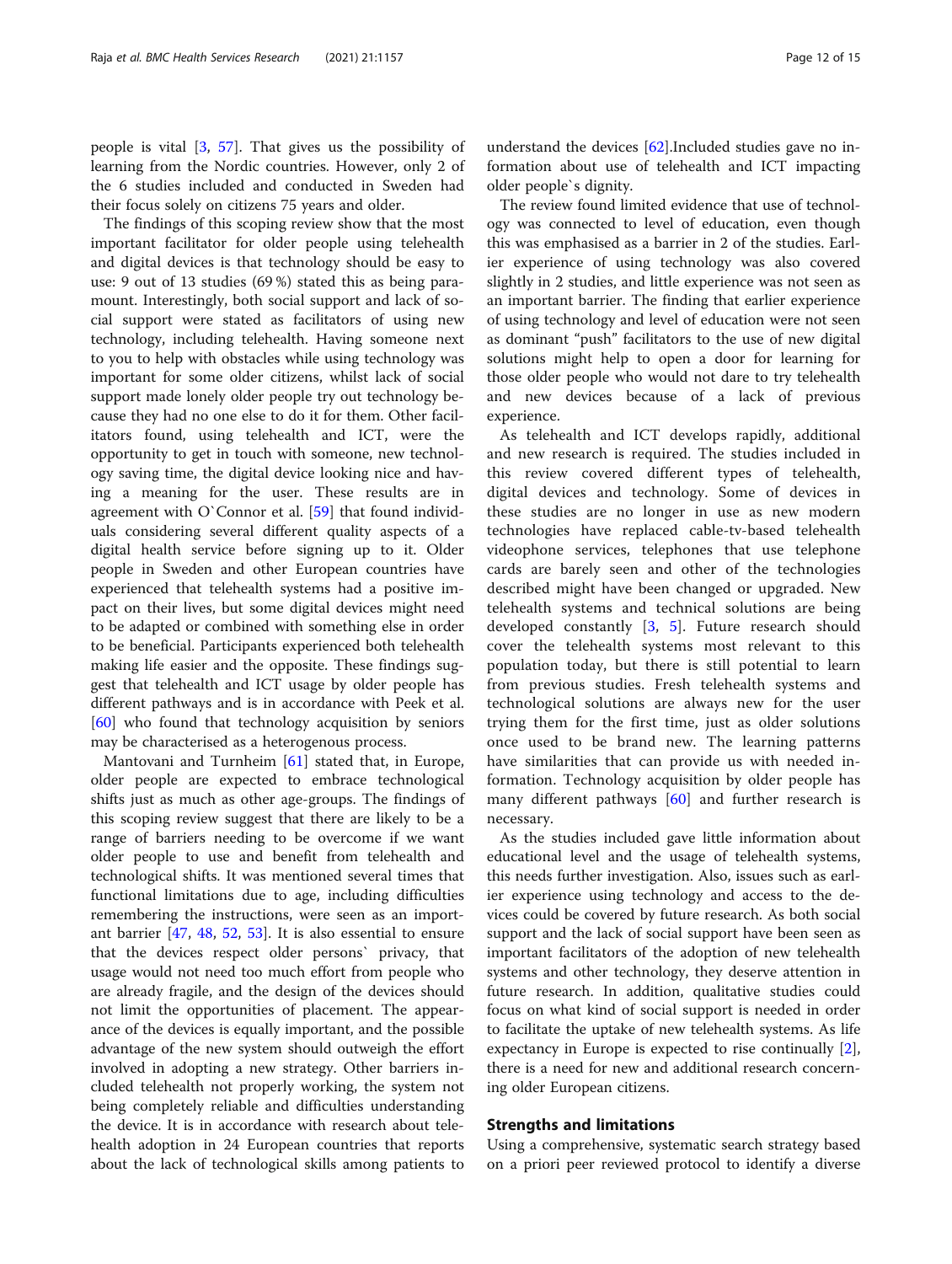<span id="page-12-0"></span>range of studies with different designs, was a strength of this review. It was a strength that articles in 8 European languages were considered and sources in 3 languages were included to the final analysis. Furthermore, it should be acknowledged that unpublished literature was added and the data analysis process of this review followed Arksey and O` Malley`s suggestions [[36\]](#page-13-0). Furthermore, this scoping review covered 20 years from January 1st 1998 to December 21st 2018, and additional search was conducted in October 2020, to see if there were any new sources meeting the inclusion criteria. However, corresponding limitations included the selection of studies including only persons 75 years and older or studies where separate results were given for that age-group. Findings from papers covering wider groups of older people with a mean age of 75 years or older may have provided additional insights into the range of barriers and facilitators concerning societal digital demands in citizens 75 years and older in European countries. Of the 13 included studies, 4 were identified through visual scanning of reference lists. Our search covered keywords only in English but 3 of the studies did not comprise English keywords and 1 covered keywords not used in our search strategy (distributed ambient intelligence, IoT robotics, modular user interface and smart buildings).

#### Conclusions

Older people in Europe have experienced telehealth and ICT both as making life easier and simultaneously the opposite. It may give a sense of security but learning to use a new device often takes extra effort. There should be a balance between the potential benefits and the effort required. It was found that older people were more open to new devices if the possible advantage of the new technology outweighed the effort that would be involved in adopting a new strategy. A majority of the studies  $(n=$ 9; 69 %) stated the importance of telehealth and ICT being easy to use. The appearance of the devices was also important. As social support and lack of social support were both seen as important "push" facilitators of adapting telehealth systems and new digital devices, "push" and "pull" facilitators deserve closer attention in future research. The findings of this scoping review suggest that little research has investigated European citizens 75 years and older separately. The review found limited evidence of outcomes associated with usage of technology and level of education. Furthermore, issues of the accessibility of the devices were only partially covered in 1 of the included studies. Future research should cover these issues, as well as looking into what kind of social support is needed to facilitate the use of new telehealth systems among older citizens. As digital technology develops rapidly and life expectancy in Europe is expected to rise,

additional and further research is required in order to investigate and estimate the future needs of older people.

#### Abbreviations

WHO: World Health Organization.; ICT: information and communication technologies.

#### Acknowledgements

The authors would like to thank Nord University`s librarian Vilde Blankvoll for her contribution. The first author would like to thank Nord University`s Faculty of Nursing and Health Sciences Research Group Specialized healthcare: user and healthcare providers` perspectives for fruitful discussions.

#### Authors' contributions

MR under the supervision of LU conceptualized the study. MR, LU, JB and IGK contributed to the study design, methodology and data abstraction form, KG contributed to reviewing the study design and methodology. MR and JB screened the studies, MR conducted the full-text review and data extraction with JB and LU acting as advisors. MR interpreted the results and wrote the first draft of the manuscript with LU acting as advisor. JB, IGK and KG read and provided substantial edits on the manuscript. All authors read and approved the final manuscript.

#### Funding

This project has received funding from the European Union`s Horizon 2020 research and innovation programme under grant No. 813928.

#### Availability of data and materials

All data generated or analysed during this study are included in this published article, or in primary research articles and studies to which references were made.

#### **Declarations**

Ethics approval and consent to participate Not applicable.

#### Consent for publication

Not applicable.

#### Competing interests

The authors declare that they have no competing interests.

#### Author details

<sup>1</sup> Faculty of Nursing and Health Sciences, Nord University, Bodø, Norway <sup>2</sup> Faculty of Nursing and Health Sciences, Nord University, Levanger, Norway <sup>3</sup>School of Health Sciences, University of Brighton, Brighton, United Kingdom 4 Danish Centre of Systematic Reviews, a Joanna Briggs Institute Centre of Excellence, Centre of Clinical Guidelines, Aalborg University, Aalborg, Denmark.

#### Received: 20 April 2021 Accepted: 11 October 2021 Published online: 26 October 2021

#### References

- 1. United Nations. World Population Ageing 2019. (ST/ESA/SER.A/444). Department of Economic and Social Affairs, Population Division. 2020. [https://www.un.org/en/development/desa/population/publications/index.a](https://www.un.org/en/development/desa/population/publications/index.asp) [sp](https://www.un.org/en/development/desa/population/publications/index.asp). Accessed 10 Feb 2021.
- 2. Eurostat. Ageing Europe. Looking at the lives of older people in the EU. Statistical Books. Publications Office of the European Union. 2020. [https://ec.](https://ec.europa.eu/eurostat/statistics-explained/index.php?title=Ageing_Europe_-_looking_at_the_lives_of_older_people_in_the_EU) [europa.eu/eurostat/statistics-explained/index.php?title=Ageing\\_Europe\\_-\\_](https://ec.europa.eu/eurostat/statistics-explained/index.php?title=Ageing_Europe_-_looking_at_the_lives_of_older_people_in_the_EU) [looking\\_at\\_the\\_lives\\_of\\_older\\_people\\_in\\_the\\_EU](https://ec.europa.eu/eurostat/statistics-explained/index.php?title=Ageing_Europe_-_looking_at_the_lives_of_older_people_in_the_EU). Accessed 8 Apr 2021.
- 3. European Parliamentary Technology Assessment (EPTA). Technologies in care for older people. EPTA report 2019. 2019. [https://eptanetwork.org/](https://eptanetwork.org/news/epta-news/24-publication/110-new-epta-report-online-4) [news/epta-news/24-publication/110-new-epta-report-online-4](https://eptanetwork.org/news/epta-news/24-publication/110-new-epta-report-online-4). Accessed 25 Sept 2020.
- 4. Cotton SR. Examining the Roles of Technology in Aging and Quality of Life. The Journals of Gerontology: Series B. 2017. doi:[https://doi.org/10.1093/](https://doi.org/10.1093/geronb/gbx109) [geronb/gbx109.](https://doi.org/10.1093/geronb/gbx109)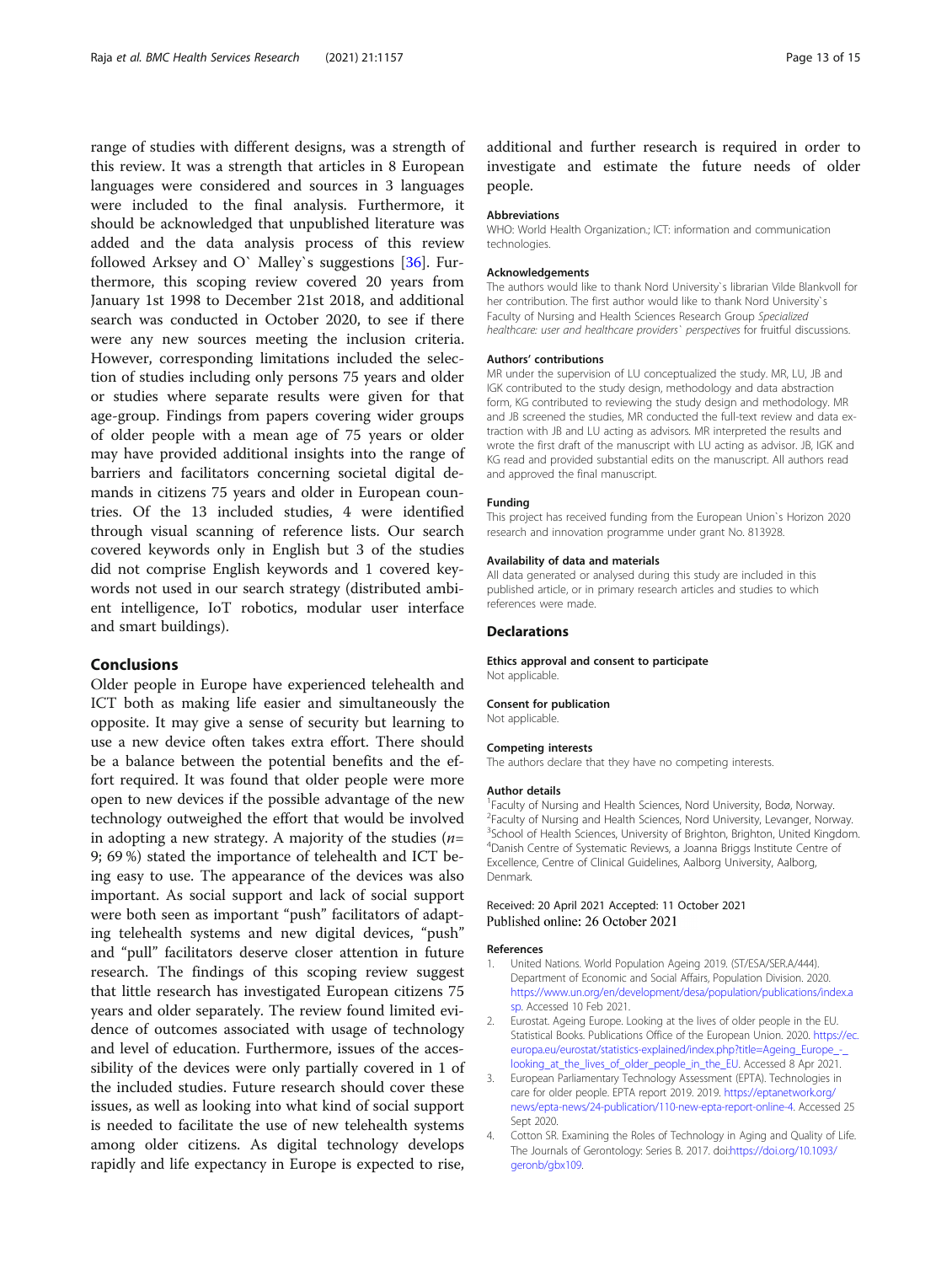- <span id="page-13-0"></span>5. Roser M, Ritchie H, Ortiz-Ospina E, Internet. 2020. [https://ourworldindata.](https://ourworldindata.org/internet) [org/internet](https://ourworldindata.org/internet). Accessed 3 June 2020.
- 6. European Commission. Shaping Europe's digital future. Communication from the commission to the European Parliament, the Council. the European Economic and Social Committee and the Committee of the Regions. 2020. [https://eur-lex.europa.eu/legal-content/EN/TXT/?qid=1598861](https://eur-lex.europa.eu/legal-content/EN/TXT/?qid=1598861566058&uri=CELEX:52020XG0616) [566058&uri=CELEX:52020XG0616](https://eur-lex.europa.eu/legal-content/EN/TXT/?qid=1598861566058&uri=CELEX:52020XG0616)(01). Accessed 12 August 2020.
- 7. Van Hoof J, Demiris G, Wouters EJ. Handbook of Smart Homes, Health Care and Well-Being. Berlin: Springer Science and Business Media LLC; 2017.
- 8. Gonzalez A, Ramirez MP, Viadel V. Attitudes of the Elderly Toward Information and Communications Technologies. Educ Gerontol. 2016. doi: [https://doi.org/10.1080/03601277.2011.595314.](https://doi.org/10.1080/03601277.2011.595314)
- 9. Suslo R, Paplicki M, Dopierala K, Drobnik J. Fostering digital literacy in the elderly as a means to secure their health needs and human rights in the reality of the twenty-first century. Family Medicine Primary Care Review. 2018;20(3):271–5.
- 10. Charter of Fundamental Rights of the European Union. Official Journal of the European Union. (2012/C 326/02). 2012. [https://eur-lex.europa.eu/eli/trea](https://eur-lex.europa.eu/eli/treaty/char_2012/oj) [ty/char\\_2012/oj.](https://eur-lex.europa.eu/eli/treaty/char_2012/oj) Accessed 28 Jan 2021.
- 11. Galvin K, Todres L. Dignity as honour-wound: an experiential and relational view. J Eval Clin Pract. 2015;21(3):410–8.
- 12. Hofmann B. The death of dignity is greatly exaggerated: Reflections 15 years after the declaration of dignity as a useless concept. Bioethics. 2020; 34(6):602–11.
- 13. Chumbler NR, Mann WC, Wu S, Schmid A, Kobb R. The Association of Home-Telehealth Use and Care Coordination With Improvement of Functional and Cognitive Functioning in Frail Elderly Men. Telemedicine Journal e-Health. 2004;10(2):129–37.
- 14. Geraedts HAE, Zijlstra W, Zhang W, Bulstra S, Stevens M. Adherence to and effectiveness of an individually tailored home-based exercise program for frail older adults, driven by mobility monitoring: design of a prospective cohort study. BMC Public Health. 2014;14:570.
- 15. Levy S, Jack N, Bradley D, Morison M, Swanston M. Perspectives on telecare: the client view. J Telemed Telecare. 2003;9(3):156–60.
- 16. Stroetmann VN, Husing T, Kubitschke L, Stroetmann KS. The attitudes, expectations and needs of elderly people in relation to e-health applications: results from a European survey. J Telemed Telecare. 2002;8(2): 82–4.
- 17. European Commission. eGovernment factsheets 10th anniversary report. How were the governments in Europe digitalized in last 10 years?. 2019. [https://ec.europa.eu/isa2/news/how-were-governments-europe-digitalised-la](https://ec.europa.eu/isa2/news/how-were-governments-europe-digitalised-last-10-years-read-our-new-report_en) [st-10-years-read-our-new-report\\_en.](https://ec.europa.eu/isa2/news/how-were-governments-europe-digitalised-last-10-years-read-our-new-report_en) Accessed 11 Aug 2020.
- 18. Strain T, Wijndaele K, Brage S. Physical Surveillance Through Smartphone Apps and Wearable Trackers: Examining the UK Potential for Nationally Representative Sampling. JMIR mHealth uHealth. 2019;7(1):e11898.
- 19. Breil B, Kremer L, Hennemann S, Apolinario-Hagen. Acceptance of mHealth Apps for Self-Management Among People with Hypertension. Studies in Health Technology Informatics. 2019;267:282–8.
- 20. Vaportzis E, Clausen MG, Gow AJ. Older Adults Perceptions of Technology and Barriers to Interacting with Tablet Computers: A Focus Group Study. Frontiers in psychology. 2017;8:1687.
- 21. Galek J, Sandvoll AM. Nettbrett kan gi pasienter på sykehjem gode øyeblikk. Geriatrisk sykepleie. 2018;2(30):1891–1889.
- Gandarillas MA, Goswami N. Merging current health care trends: innovative perspective in aging care. Clin Interv Aging. 2018;13:2023–95.
- 23. Strehle EM, Shabde N. One hundred years of telemedicine: does this new technology have a place in pediatrics? Arch Dis Child. 2006;91(12): 956–9.
- 24. World Health Organization (WHO). Telemedicine. Opportunities and developments in Member States: report on the second global survey on eHealth 2010. Global Observatory for eHealth series 2.2010. [https://www.](https://www.who.int/medical_devices/publications/en/) [who.int/medical\\_devices/publications/en/](https://www.who.int/medical_devices/publications/en/). Accessed 15 Jun 2020.
- 25. Cummings E, Ellis L, Turner P. Information Resources Management Association The past, the present and the future: examining the role of the "Social" in transforming personal healthcare management of chronic disease. In: Information Resources Management Association, editor. Health Literacy: Breakthrough in Research and Practice. Hershey: IGI Global; 2017. pp. 287–304.
- 26. Foster MV, Sethares KA. Facilitators and Barriers to the Adoption of telehealth in Older Adults. An Integrative Review CIN: Computers Informatics Nursing. 2014;32(11):523–33.
- 27. Chen YRR, Schulz PJ. The Effect of Information Communication Technology Interventions on Reducing Social Isolation in the Elderly: A Systematic Review. Journal of Medical Internet Research. 2016;18(1):e18.
- 28. World Health Organization (WHO). What you need to know about digital health systems. 2019. [https://www.euro.who.int/en/health-topics/Health](https://www.euro.who.int/en/health-topics/Health-systems/digital-health)[systems/digital-health.](https://www.euro.who.int/en/health-topics/Health-systems/digital-health) Accessed 19 Nov 2020.
- 29. Johnston B. UK telehealth initiatives in palliative care: a review. International journal of Palliative Nursing. 2011;17(6):301–8.
- 30. Rigaud AS, Pino M, Wu YH, Rotrou J, Boulay M, Seux ML, Hugonot-Diener L, Sant`anna MDE, Moulin F, Gouverneur GLE, Christancho-Lacroix V, Lenoir H. Support for patients with Alzheimer`s disease and their caregivers by gerontechnology (L`aide aux personnes souffrant de maladie d`Alzheimer et À leurs aidants par les gerontechnologies). Geriatrie et Psychologie Neuropsychiatrie du Vieillissement. 2011;9(1):91–100.
- 31. Arief M, Hai NTT, Saranto K. Barriers to and advantages of e-health from the perspective of elderly people: A literature review. Finnish Journal of EHealth EWelfare. 2013;5(2-3):50–6.
- 32. Barakovic S, Barakovic Husic J, van Hoof J, Krejcar O, Maresova P, Akhtar Z, Melero FJ. Quality of Life Framewoork for Personalised Ageing: A Systematic Review of ITC Solutions. International Journal of Environmental Research Public Health. 2020;17(8):2940.
- 33. Munn Z, Peters MD, Stern S, Tufanaru C, McArthur A, Aromataris E. Systematic review or scoping review? Guidance for authors when choosing between a systematic or scoping review approach. BMC Med Res Methodol. 2018;18:143.
- 34. European Commission. Towards a new framework for electronic communications infrastructure and associated services. Communication Review 539. Brussels. 1999. [http://europa.eu/legislation\\_summaries/internal\\_](http://europa.eu/legislation_summaries/internal_market/single_market_services/l24216_en.htm) [market/single\\_market\\_services/l24216\\_en.htm.](http://europa.eu/legislation_summaries/internal_market/single_market_services/l24216_en.htm) Accessed 11 August 2020.
- 35. Raja M, Bjerkan J, Kymre IG, Galvin KT, Uhrenfeldt L. The digital development within society that persons of 75 years and older in European countries have been part of: A scoping review protocol. Journal of Nursing Education Practice. 2021;11(6):9–15.
- 36. Arksey H, O`Malley L. Scoping studies: towards a methodological framework. Int J Soc Res Methodol. 2005;8(1):19–32.
- 37. Levac D, Colquhoun H, O`Brien KK. Scoping Studies: advancing the methodology. Implementation Science. 2010. doi:[https://doi.org/10.1186/1](https://doi.org/10.1186/1748-5908-5-69) [748-5908-5-69](https://doi.org/10.1186/1748-5908-5-69).
- 38. Aromataris E, Munn Z, editors. The Joanna Briggs Institute Manual for Evidence Synthesis. JBI. 2020. [https://doi.org/10.46658/JBIMES-20-01.](https://doi.org/10.46658/JBIMES-20-01) Accessed 28 Jan 2021.
- 39. Paez A. Gray literature: An important resource in systematic reviews. Journal of Evidence-Based Medicine. 2017;10(3):233–40.
- 40. Bondas T, Hall EC. Challenges in Approaching Metasynthesis Research. Qual Health Res. 2007;17:113–21.
- 41. Sayers A. Tips and tricks in performing a systematic review. Br J Gen Pract. 2008;58(547):136.
- 42. Stroetmann K. Seven Years of "HausTeleDienst" in Frankfurt/Main Germany. Telemedicine today. 1999;7(1):18–20.
- 43. Marcellini F, Mollenkopf H, Spazzafumo L, Ruoppila I. Acceptance and use of technological solutions by the elderly in the outdoor environment: findings from a European survey. Z Gerontol Geriatr. 2000;33(3):169–77.
- 44. Zsiga K, Edelmayer G, Rumeau P, Orsolya P, Toth A, Fazekas G. Home care robot for socially supporting the elderly. Focus group studies in three European countries to screen user attitudes and requirements. Int J Rehabil Res. 2013;36:375–8.
- 45. Dahlgren K, Holzmann MJ, Carlsson AC, Wandelld P, Hasselstrom J, Ruge T. The use of Swedish telephone medical advice service by the elderly- a population-based study. Scand J Prim Health Care. 2017;35(1):98–104.
- 46. Magnusson L, Hanson E. Supporting frail older people and their family carers at home using information and communication technology: cost analysis. J Adv Nurs. 2005;51(6):645–57.
- 47. Nygård L, Starkhammar S. The use of everyday technology by people with dementia living alone: Mapping out the difficulties. Aging Mental Health. 2007;11(2):144–55.
- 48. Rosenberg L, Nygård L. Persons with dementia become users of assistive technology: A study of the process. Dementia. 2011;11(2):135–54.
- 49. Lind L, Karlsson D. Telehealth for "the Digital Illiterate"- Elderly Heart Failure Patients` Experiences. Studies in Health Technology and Informatics, E-Health for Continuity of Care. 2014; doi:[https://doi.org/10.3233/978-1-614](https://doi.org/10.3233/978-1-61499-432-9-353) [99-432-9-353.](https://doi.org/10.3233/978-1-61499-432-9-353)